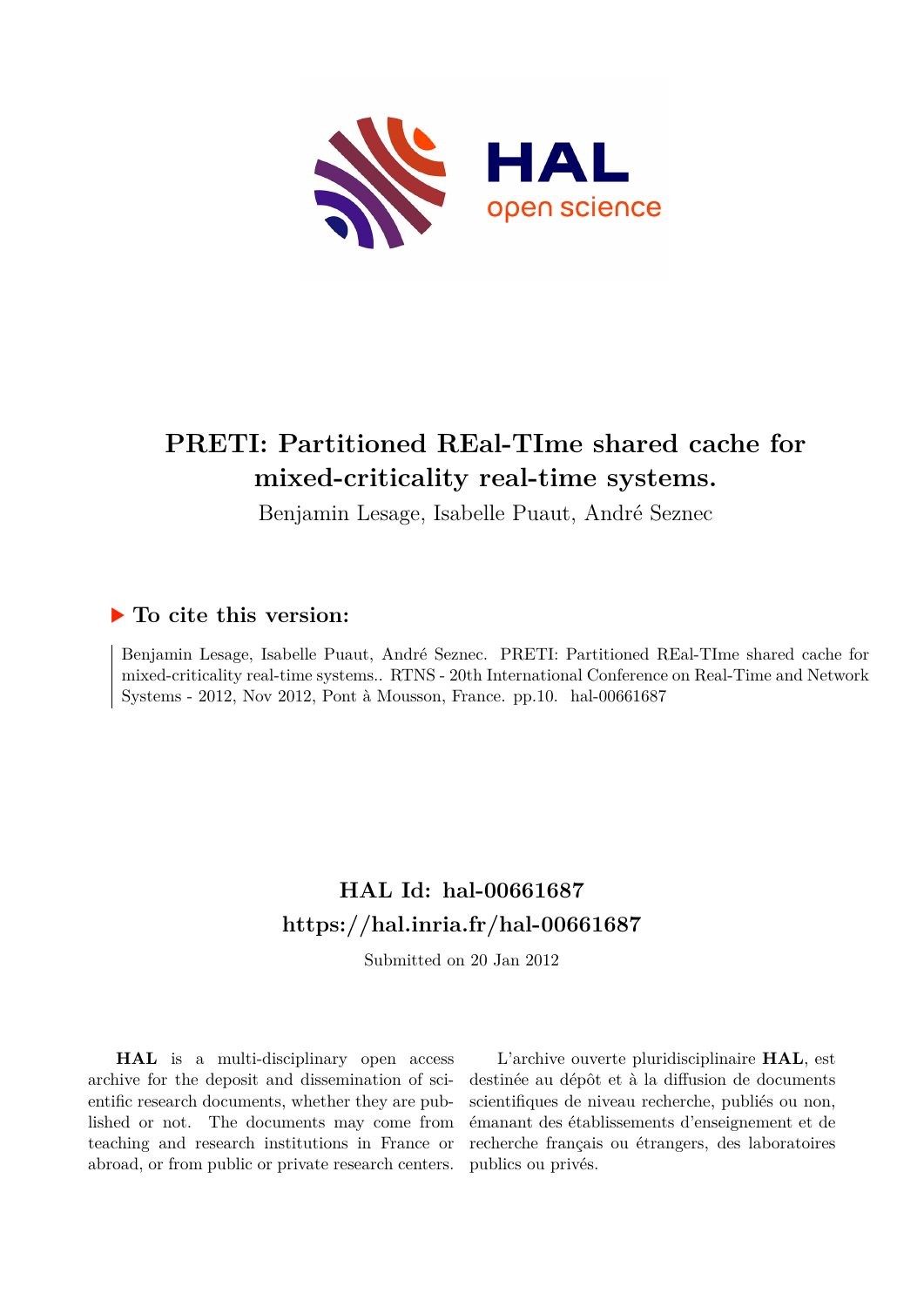# **PRETI: Partitioned REal-TIme shared cache for mixed-criticality real-time systems.**

Benjamin Lesage Isabelle Puaut André Seznec {Benjamin.Lesage, Isabelle.Puaut}@irisa.fr / Andre.Seznec@inria.fr

#### **Abstract**

*Multithreaded processors raise new opportunities as well as new issues in all application domains. In the context of real-time applications, it has created one major opportunity and one major difficulty. On the one hand, the concurrent execution of multiple threads creates the opportunity to mix, on the same hardware platform, the execution of a complex real-time workload and the execution of non-critical applications. On the other hand, for real-time tasks, timing deadlines must be met and enforced. Hardware resource sharing, inherent to multithreading, hinders the timing analysis of concurrent tasks. Two different objectives are pursued in this work: enforcing timing deadlines for real-time tasks, and achieving the highest possible performance for the non-critical workload.*

*In this paper, we present the PRETI, Partitioned REal-TIme shared cache scheme, a flexible hardwarebased cache partitioning scheme that aims at pursuing these two objectives at the same time. Plainly considering inter-task conflicts on shared caches for real-time tasks yields very pessimistic timing estimates. We remove this pessimism by allocating private cache space for real-time tasks. During the execution of a real-time task, our scheme reserves a fixed number of cache lines per set for the task. Therefore, uniprocessor, i.e. unithread, worst-case execution time (WCET) estimation techniques can be used, resulting in tight WCET estimates. Apart from the private spaces reserved for the real-time tasks currently running, the remaining cache space is shared by all tasks running on the processor, in particular non-critical tasks, enabling high performance for these tasks. While the PRETI cache scheme is of great help to achieving our both objectives, its hardware implementation consists only in a slight modification of the LRU cache replacement policy.*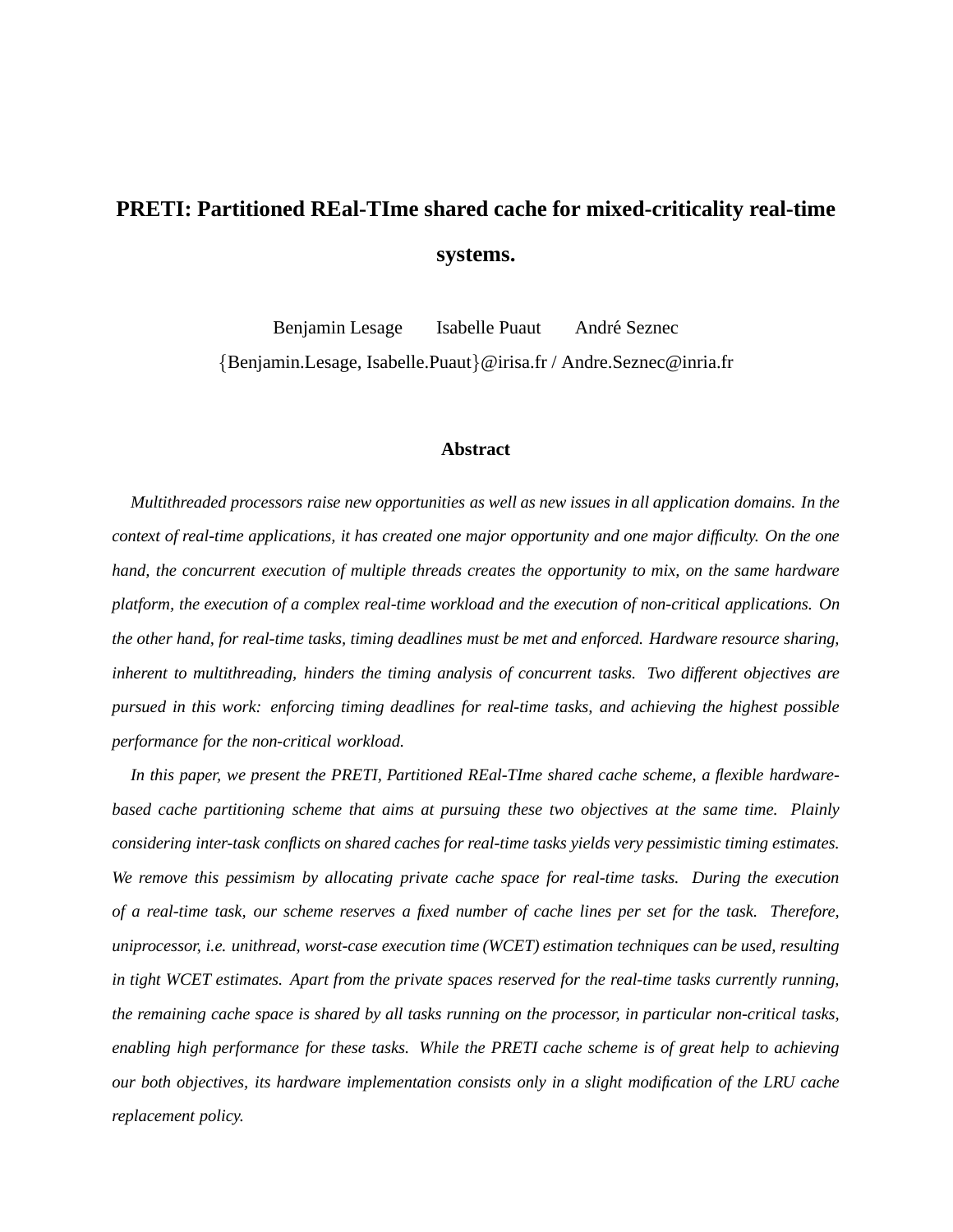*Experiments are presented to show that the PRETI cache scheme allows for both guaranteeing the schedulability of a set of real-time tasks with tight timing constraints, and enabling high performance for the non-critical tasks.*

#### **1 Introduction**

Need for performance, as well as the economic pressure to use off-the-shelf components or standard IPs, lead to the use of standard microarchitectures in a large range of application domains. Most processors are designed to achieve the best average performance as possible on as large as possible application domains.

The use of multithreaded processors in the real-time systems domain creates the opportunity to mix on the same platform the execution of critical real-time tasks with a non-critical workload. However, using multithreaded processors to execute critical real-time tasks creates at the same time a major difficulty, since it must be guaranteed that all critical tasks meet their timing constraints in all cases, including the worst-case. This *safety* property of the *worst-case execution time* (WCET) estimate is of particular importance for hard real-time systems, e.g. control of airplanes: one has to guarantee that the effective execution time will always be smaller than the WCET estimation. Although research on WCET estimation on uniprocessor featuring instruction level parallelism and complex memory hierarchy has made important progress in the last two decades [20], research in the domain is still going to face the ever increasing complexity of hardware. In general, the more complex is the processor microarchitecture, the less precise are estimated WCETs. In the context of multithreaded processors, the major source of pessimism in WCET estimation comes from the sharing of the cache between hardware threads.

While meeting deadlines is the objective for critical real-time tasks, achieving high performance is the goal for non-critical workloads. Ideally, one would like to address these two, apparently opposite, objectives with a standard microprocessor. Moreover the proposal of a new microarchitectural feature will not be considered by the industry if it only targets real-time systems unless it induces very marginal modification of the microarchitecture. In this paper, we propose a very simple modification of the replacement policy in the shared cache of a multithreaded processor that both addresses meeting strict deadlines in real-time systems and achieving high performance on non-critical workloads.

On a multithreaded processor, the threads share the hardware core resources and the memory hierarchy, in particular the first level cache. Functional units sharing can create difficulties to compute a very tight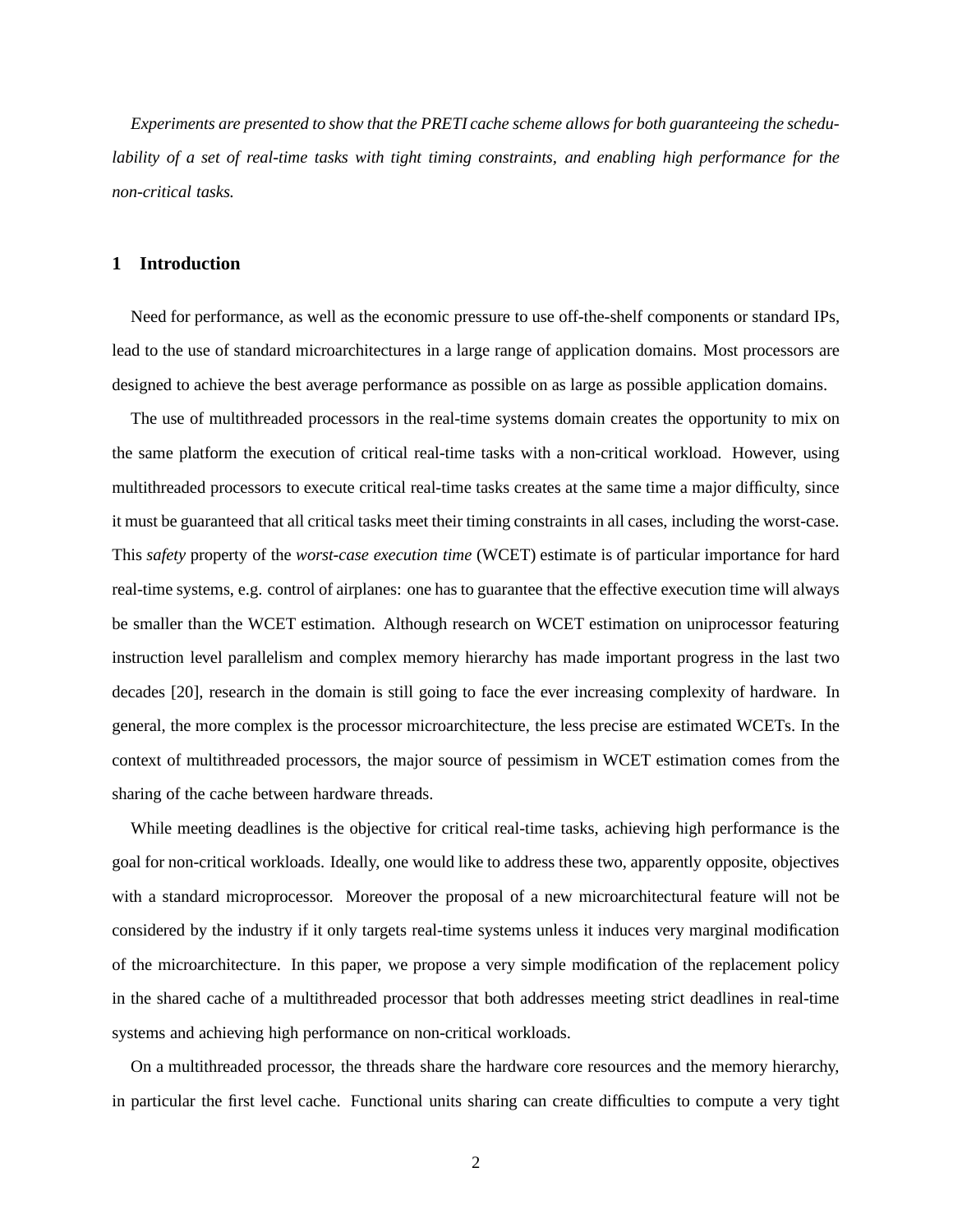(within a few cycles) WCET estimates for each basic block on superscalar processors [11]. However the actual estimate is much more sensitive to the worst-case cache behavior, where a hit or a miss may result in hundreds of cycles difference on the execution time of a short basic block. Therefore, in this paper we will assume a very simple and predictable model for the execution core, whereas we will concentrate our efforts on (i) guaranteeing deadlines through worst-case analysis of the cache behavior for critical tasks and (ii) improving cache behavior for non-critical tasks.

In this paper, we present the PRETI, Partitioned REal-TIme shared cache scheme, a flexible hardwarebased cache partitioning scheme that mitigates the rigidity of classic cache partitioning schemes. In order to avoid very pessimistic timing estimates associated with inter-task conflicts on real-time critical tasks, we create a private cache space for these tasks. All along the execution of a real-time task, our scheme reserves a fixed number of cache lines per set for the task. When a task is allocated N lines per set, the PRETI scheme does not allocate a fixed subset of N ways for the task, but instead guarantees that for each set, the N most recently used blocks from the task, mapped in this set, are present in the cache, regardless of their actual assigned ways in the cache. This guarantees that the analysis of the worst-case cache behavior of the task, assuming for a N-way set-associative cache, is safe. Apart from the private spaces reserved for the real-time tasks currently running, the cache space is shared by all tasks running on the processor, i.e. non-critical tasks, but also the real-time tasks for their least recently used memory blocks. This allows for enhancing the performance of the non-critical threads and also for reducing the effective execution time of the real-time tasks. In practice, the PRETI cache scheme is implemented as a slight modification of a conventional LRU replacement policy.

In summary the PRETI cache scheme:

- allows providing *predictability guarantees* for critical real-time tasks, through reserved space in the shared cache for these tasks
- allows as good as possible *performance for non-critical tasks*, through the dynamic allocation of cache lines not currently used by critical tasks,
- is a *marginal modification of conventional LRU replacement*, and as such could be considered by the industry as an architectural support for real-time applications

In this paper, hard real-time systems, in which safety is critical, are considered to illustrate the PRETI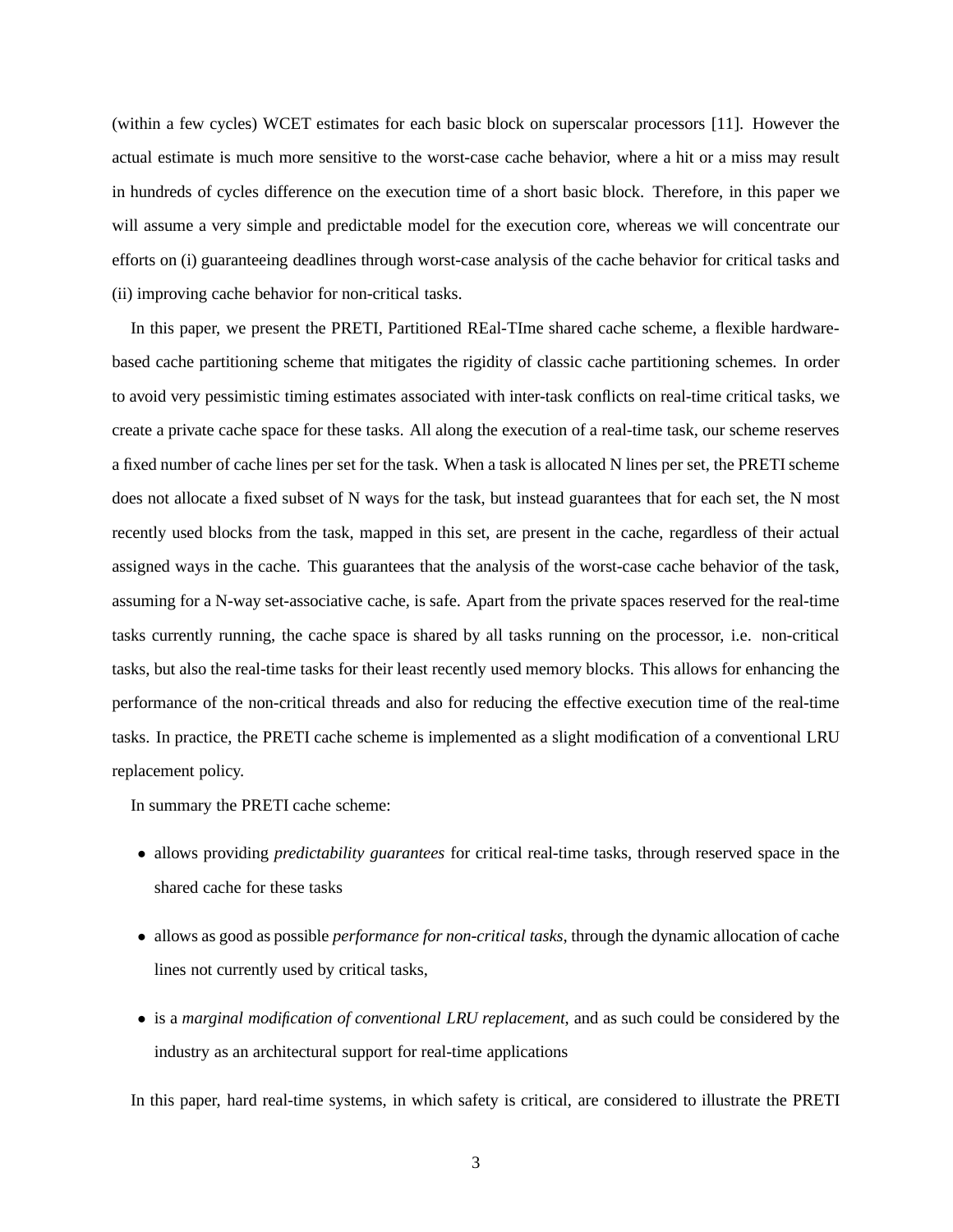cache. The PRETI cache scheme exhibits the same benefits in the context of soft real-time systems where the safety of WCET estimates can be relaxed.

The remainder of this paper is organized as follows. Section 2 surveys the related works on using caches in real-time systems. The PRETI cache scheme is detailed Section 3 including considering hardware implementation and WCET analysis aspects. Section 4 gives the results of experimentations conducted to illustrate the behavior of our proposal. Finally, Section 5 summarizes the present study and gives directions for future works.

#### **2 Related work**

Sharing caches on real-time systems has essentially been considered for multi-cores or multiprocessors, or in the context of time shared-multiprocessors. To the best of our knowledge, no specific studies has addressed sharing caches in multithreaded processors on real time caches. However, most of the research done in the context of multiprocessors or multicores is directly relevant.

For multi-core architectures, state-of-the-art shared cache analyzes [12, 5], stemming from abstract interpretation based analyzes [3], have raised the problems of inter-task conflicts and their negative impact on tasks' predictability. The use of bypass [5], information about tasks lifetimes [12], or the conjoint use of partitioning and locking [17] have been recommended to reduce the impact of these conflicts. Similarly to these works, our proposal aims at containing inter-task conflicts, hence improving systems predictability.

Cache partitioning, in the context of real-time systems, has been mostly explored for preemptive systems, to eliminate cache related preemption delays [18, 21, 13]. The advent of multi-processors and multi-core architectures has led to the use of partitioning for shared caches, to preclude inter-task conflicts in such concurrent systems [9, 17].

The partitioning schemes introduced, or assumed, in related work [21, 13, 9, 17] tend to be shackled by their inherent strictness. Tasks' memory blocks are kept within the limits of their allocated partitions, and conversely, a partition in the cache can only be modified by its owner. Our proposal alleviates some of these restrictions, to maximize cache space utilization, and allows for reasonable average-case performances.

Prioritized caches [18] were proposed as a mean to advantage the highest priority tasks in the context of preemptive systems. A cache line can only be redeemed by a task of priority higher than the current owner of the line. Hence, the higher the task priority, the less it suffers from inter-task conflicts. Furthermore, resources are allocated to tasks on demand. This proposal allows to mix critical and no-critical tasks. We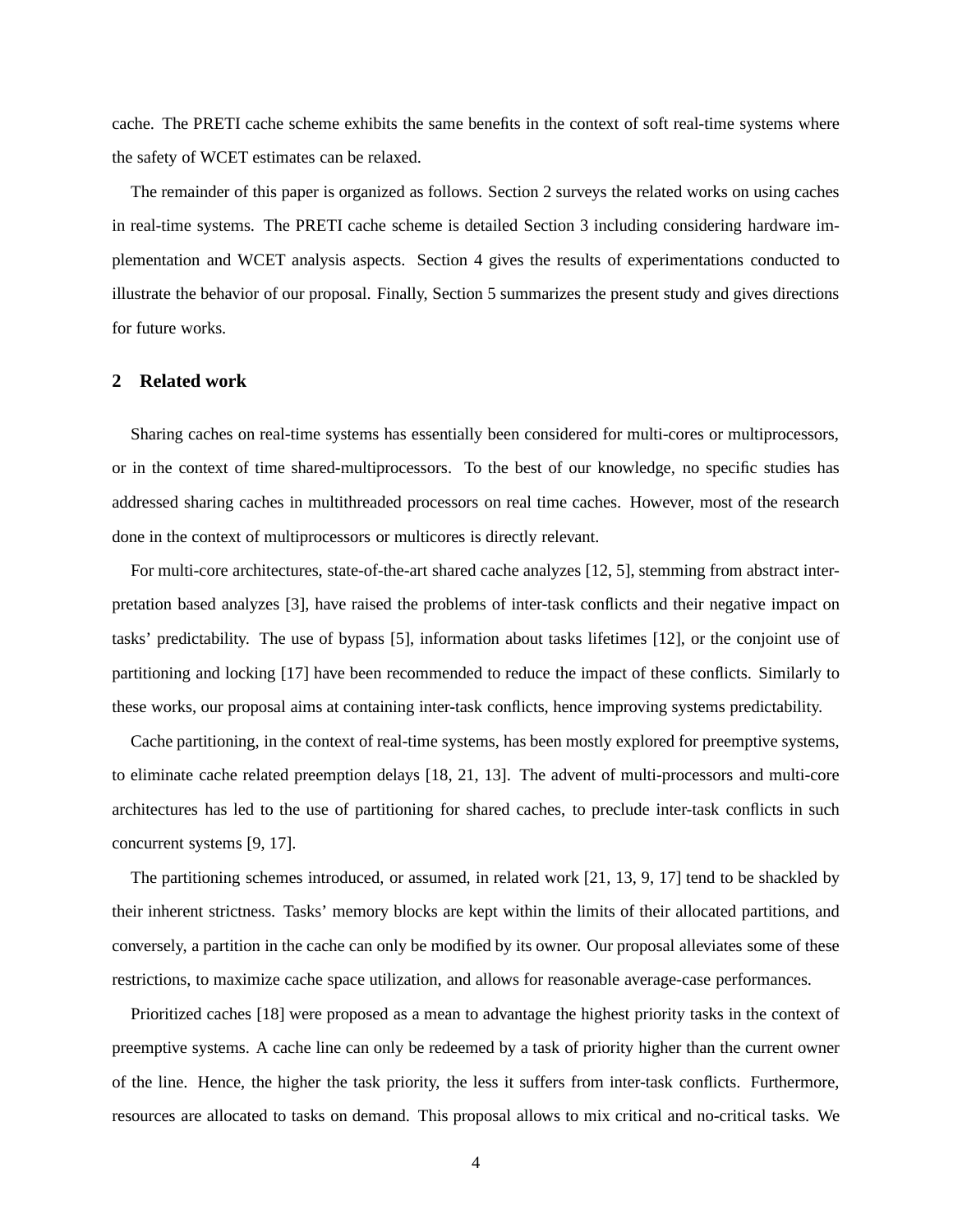use a similar on-demand cache line allocation mechanism. Unlike prioritized caches, using the proposed PRETI scheme, partitions' sizes are upper-bounded to prevent the trashing of the whole cache by high priority tasks.

A software-based per-set partitioning has also been proposed for preemptive real-time systems [21, 13]. Using the compiler, the memory mapping of the tasks of the system is altered to ensure their spatial isolation in the cache. However, altering tasks' mapping in the memory is far from trivial; significant modifications of the compilation tool chain are required to dispatch tasks' memory blocks to appropriate addresses in the memory, depending on the cache sets where they belong. Instead, we propose a simple hardware-based partitioning scheme.

S.M.A.R.T. caching [9] addresses the additional issue of shared data structures. Using this hybrid hardware and software scheme, cache sets are grouped into partitions and a special, statically-sized partition, the *shared pool*, is used to cache data shared between multiple tasks, and bear less critical tasks. The partitioning scheme proposed in this paper uses a similar *shared space* to accommodate for additional tasks. However, our *shared space* grows and shrinks dynamically as resources are freed or allocated.

The per-set division of the cache, shared by compile-time methods [21, 13] and S.M.A.R.T. caching [9], allows for fine-grained partitions. However, disused resources are beyond reclaim; merging set-based partitions, without flushing a part of the cache contents, could induce the duplication of memory blocks in different sets (their previous set and the post-merge one). With the PRETI scheme, we rely on a "per-way" division of the cache instead. However, this "per-way" division is virtual in the sense that the PRETI scheme guarantees that for a given task and for each set, at least the N most recently used blocks reside in the cache, but it does not impose that these blocks are stored in fixed ways.

The PRETI cache scheme has been defined for real-time systems mixing real-time tasks and non–critical tasks. It benefits from the predictability increase that can be expected from the use of partitioning for shared caches in the context of multi-core architectures [9], while preserving flexibility, in the sense that unclaimed cache space can be used by any task, be it real-time or not.

## **3 The PRETI cache partitioning scheme**

The PRETI (Partitioned REal-TIme) shared cache is a *per-way* partitioning scheme intended for shared cache levels of the memory hierarchy. Unlike existing strict partitioning schemes, by *per-way*, we mean that, for a given task featuring a N-way allocated partition, and for each cache set, at least the N most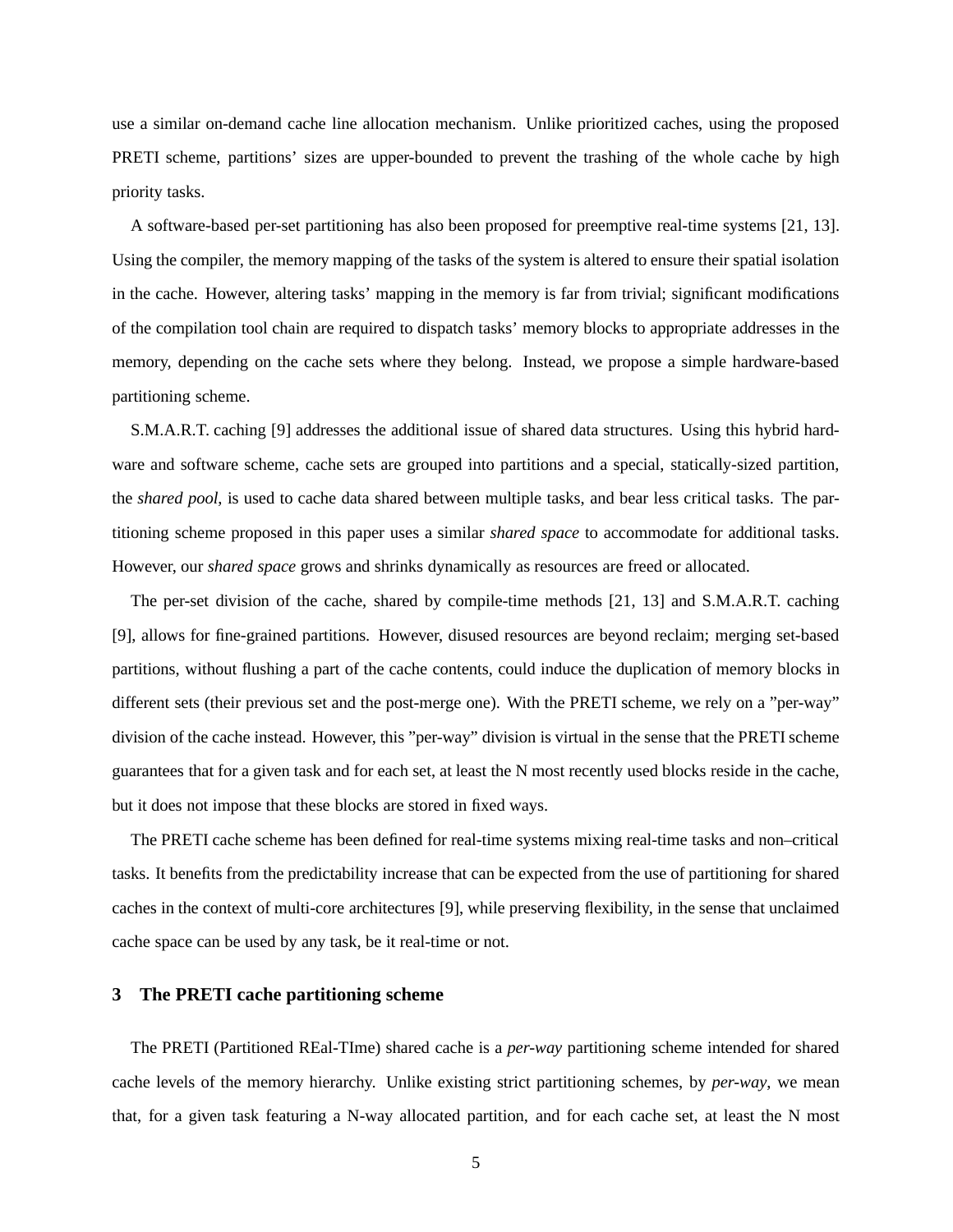recently used blocks are present in the cache. In the context of multithreaded architectures and real time systems, the first objective of the PRETI cache is to ensure the real-time tasks' timing predictability, through guarantees in terms of cache space available for these the critical real-time tasks. Secondly, PRETI also aims at maximizing the overall performance of the system, particularly non-critical tasks.

In the following, the behavior of the PRETI cache is first introduced  $(\S 3.1)$ . Based on this description of the mechanism, possible implementations  $(\S 3.2)$ , then static cache analyzes targeting the PRETI cache are discussed  $(\S$  3.3).

#### **3.1 Principles**

The principles introduced subsequently regulate the behavior of PRETI caches, comprised of the notions which underlie the partitioning of the cache lines and the cache replacement policy.

**Private and shared partitions** divide the cache in distinct spaces. At creation, a task (typically a realtime task) can be allocated a *private space* consisting in a fixed number of ways in the set-associative cache. Each *private space* is used by a single task, its owner, to store its most recently accessed memory blocks. This private space is *virtual* in the sense that to avoid moving blocks in the cache, the private space of N ways consists in the N most recently used blocks accessed by the task in each cache set regardless of their physical location; their effective storage place may vary during the task execution. Upon task termination, the associated private space is released.

The *shared* space, on the other hand, keeps blocks for *all* the tasks accessing the cache, whether they have a dedicated private space or not. It holds tasks' least recently accessed memory blocks. The shared space is dynamically composed from all the cache lines that do not belong to any private space: (i) cache lines occupied by blocks from tasks that do not own any private cache space, and (ii) cache lines used by a task beyond its private space allocated capacity.



Figure 1: Division of a 4-way cache between shared and private spaces during execution.

Figure 1 illustrates the division of a 4-way cache between shared and private spaces during the execution of two tasks, Task 1 and Task 2. Task 1 has been allocated a maximum of two cache ways, whereas Task 2 can claim the ownership of at most one way. Black (resp. grey) blocks depict blocks from the private space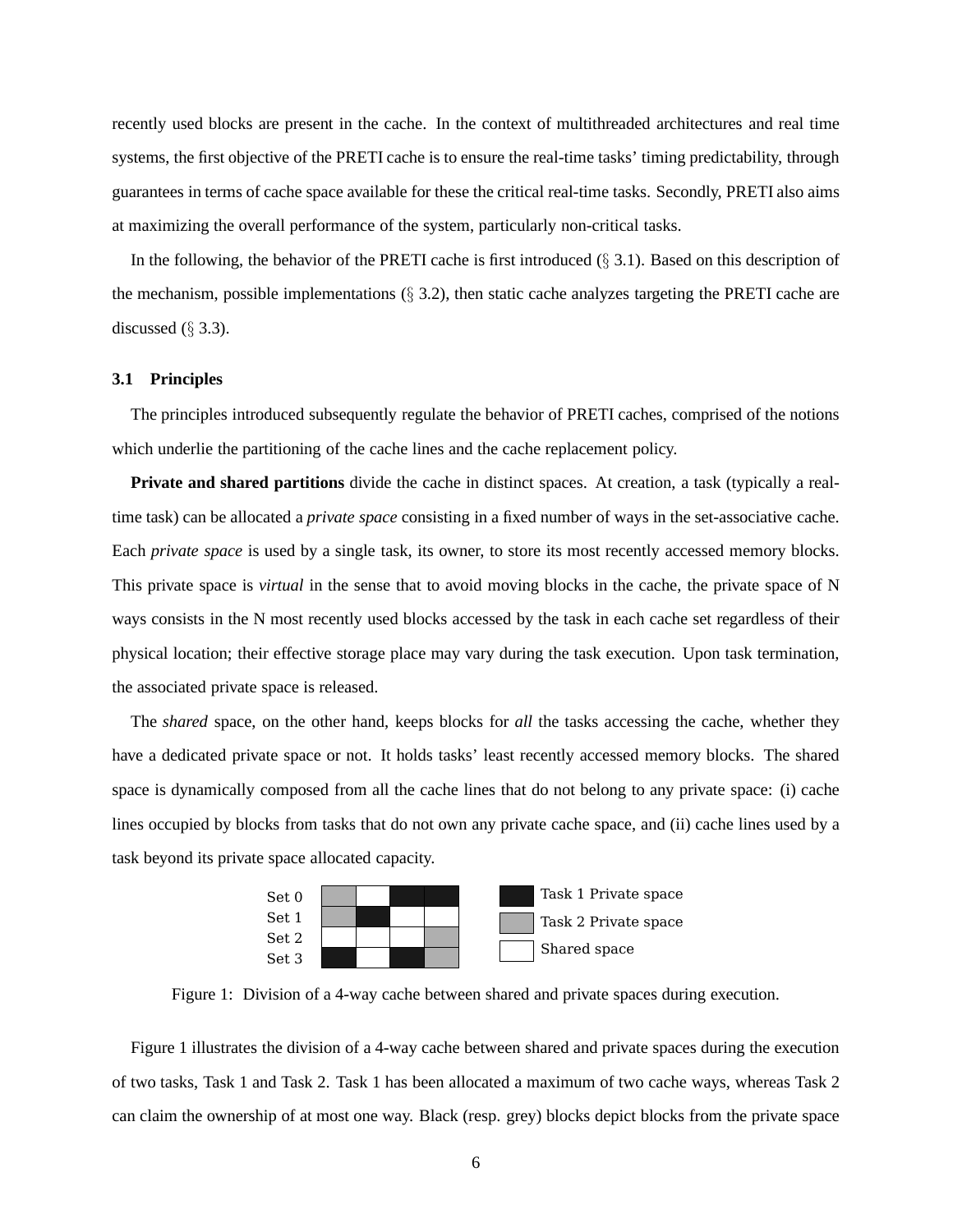of Task 1 (resp. Task 2), whereas white blocks are blocks from the shared space. In Set 0, Task 1 and Task 2 fully use their private partition; the shared space of Set 0 is then reduced to one cache line, the statically unallocated one. In Set 1, Task 1 has only claimed a single line in its private space, whereas Task 2 fully uses its private space; the Set 1 shared space is composed of two cache lines, the unallocated one and one line unclaimed by Task 1 at this time instant.

This example also illustrates an interesting property of the PRETI cache: real-time task are often small tasks, that sometimes do not touch every cache line before their termination. When a real-time task does not claim its overall private space, the scheme dynamically enables the other tasks (non-critical tasks or real-time tasks) to use this cache space.

**The cache replacement policy** is directly derived from the Least Recently Used (LRU) policy. The LRU order is maintained among all blocks present in a cache set. However, in case of a miss, the LRU block is not systematically evicted, to guarantee a minimum reserved capacity in the cache to tasks with private partitions. In case of a miss, the block to be replaced is the oldest block that:

- either belongs to the shared space,
- or belongs to the private space of the task triggering the miss

The block is systematically inserted at the Most Recently Used position in the set.

This replacement policy, for a task with a N-way private space, enforces the property that each set in the cache maintains at least the N most recently blocks used by the task. From the task perspective, it means that the private space acts as a N-way LRU set-associative cache. This property is of particular interest for hard real-time systems because of the timing predictability properties of LRU replacement, as demonstrated in [16].

#### **3.2 Implementation of a PRETI cache**

The hardware overhead of PRETI caches over a conventional set-associative LRU cache is only on the replacement policy. The access hit time is not modified.

On a hit, the LRU tags must be modified as on a conventional LRU cache. On a miss, the selection of the replaced block is different from the one on the LRU cache. In order to implement this selection, an extra information must be associated with the cache block, the *task id* of the owner task, updated on an access to the block. This is illustrated on Figure 2. The tasks having a private partition (typically real-time tasks) have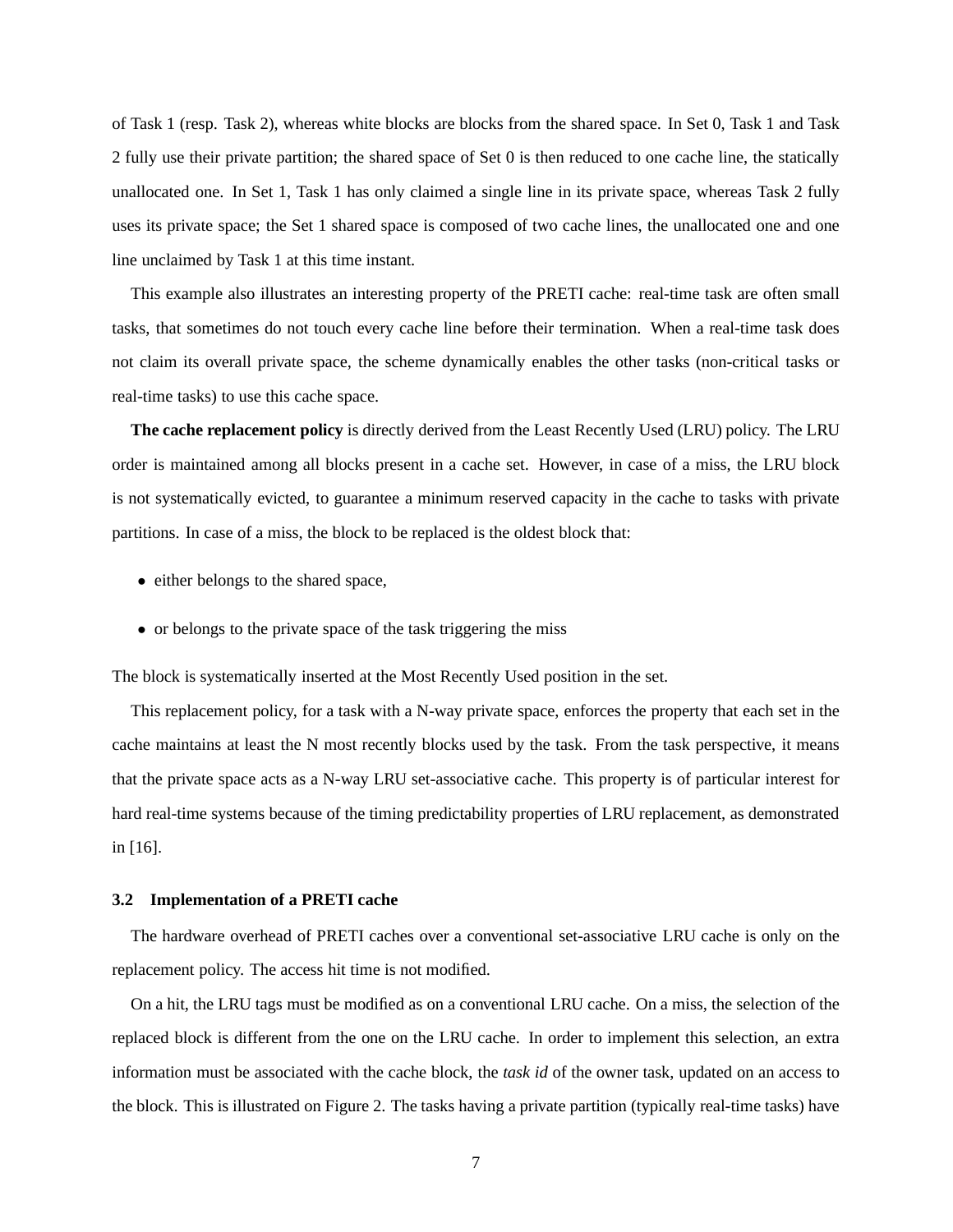distinct *task ids*, whereas the other tasks (typically non-critical tasks) may share the same task identifier.



Figure 2: Storage requirements for PRETI caches: each cache line is extended with a *task id*.

The cost, in terms of storage requirements, of the proposed implementation is low:  $\lceil log_2(T+1) \rceil * l$  bits for the *task ids*, where  $\ell$  is the number of cache lines and T the maximum number of distinct private spaces which may reside in the cache at the same time. On the other hand, some extra logic is needed to perform the selection of the replaced block, but this logic is limited and is not on the critical path.

#### **3.3 Analyzing PRETI cache behavior on a real-time task**

As the PRETI cache is designed to provide guarantees for real-time tasks, static analysis will be used to compute WCET estimates for such tasks. WCET estimation requires to identify tasks' worst-case behavior with regard to the memory hierarchy.

In the context of a PRETI cache, the partitioning scheme enforces strong properties that enable static worst-case analysis of real-time tasks. First, by construction, private spaces, used to store tasks' most recently accessed memory blocks, can only be altered by their respective owner; they are similar to small private caches in the sense they are free of inter-task conflicts. Furthermore, each task's private space is statically known to be the very least amount of cache space available to this task during execution, and replacement policy-wise, private spaces mimic LRU-enforcing private caches.

The analysis of a task's behavior can thus be safely reduced to the analysis of said task's private space. Such a private space analysis can be performed using state of the art private cache contents analyzes [19, 6, 10], while assuming a LRU cache of the same dimensions than the task's statically bounded private space. With respect to WCET analysis, PRETI and strictly-partitioned caches behave the same way.

Nevertheless, it should be noted that sharing data among tasks causes difficulties in the worst-case analysis of the cache content. Experiments conducted by previous studies on WCET estimation for multi-core architectures with shared caches [12, 5] show that data sharing yield to pessimistic WCET estimates; this is because data sharing may result in both destructive and constructive effects on the shared cache, both of them being hard to predict statically. The same difficulty applies when using the PRETI cache. A possible solution in the context of PRETI cache would be to avoid tagging shared data with the private tag of the task.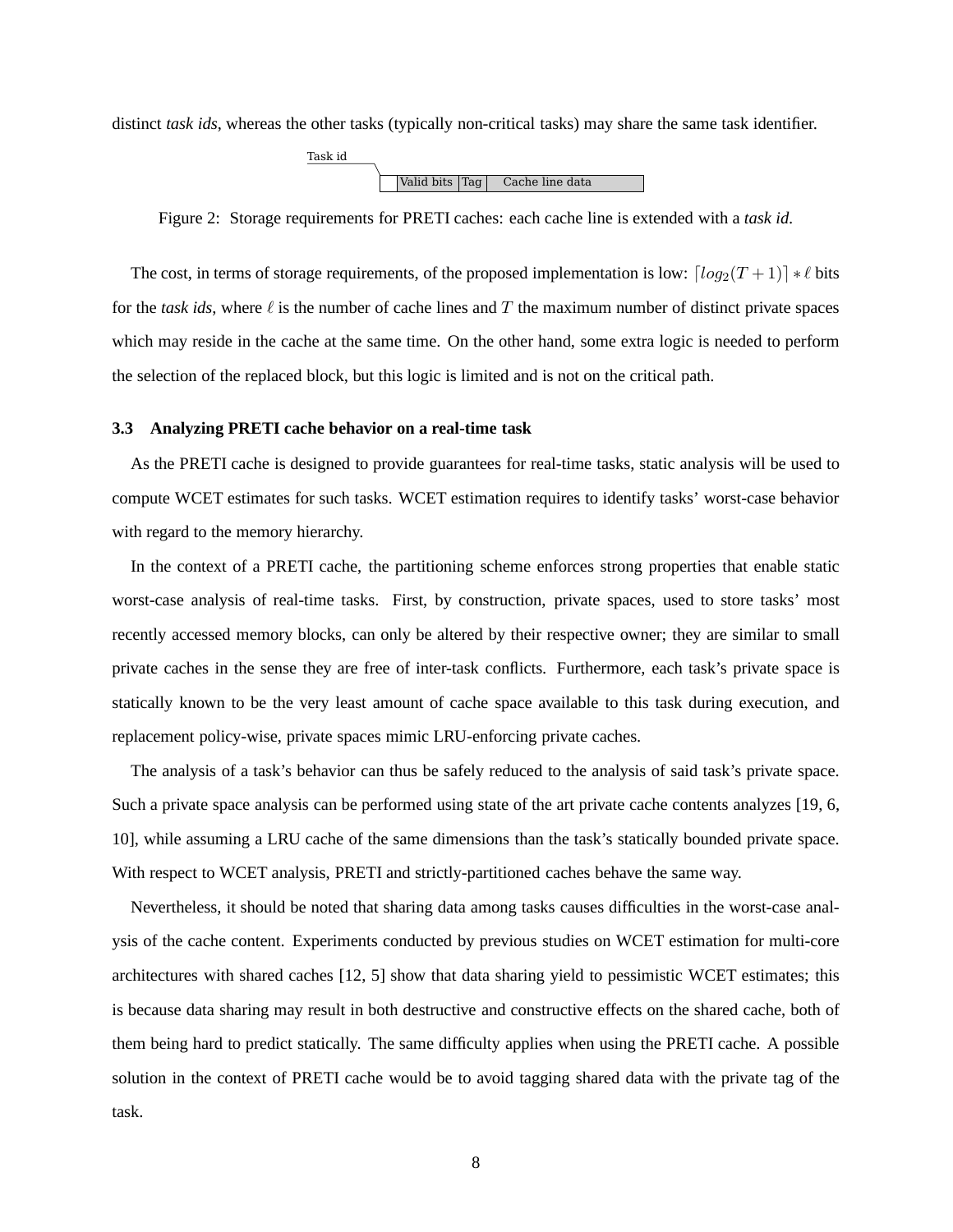## **4 Experimental results**

In this section, after a presentation of the experimental setup  $(\S 4.1)$ , we illustrate the ability of the PRETI partitioning scheme, for mixed-criticality workloads, to both guarantee the schedulability of real-time task sets  $(\S 4.2)$ , and to enable high performances for the non-critical tasks  $(\S 4.3)$ .

#### **4.1 Experimental setup**

**Simulated hardware platform** For the purpose of our experiments, we will consider a very simple model of time multithreaded processor. 3 hardware threads are assumed and each thread is granted the access to the hardware every 3 cycles in a round-robin fashion.

The processor executes an instruction per cycle and the execution of a thread is stalled on any cache miss until the miss is resolved. The processor features a 8-way set-associative 4KB data cache and a same-sized 8-way set-associative instruction cache. 32 bytes cache blocks are used and LRU replacement policy is assumed for both caches. Upon a miss, the miss penalty of 150 cycles is observed by the thread, but the memory can service up to 6 misses concurrently, one data miss and one instruction miss per thread. The caches sizes correspond to the use of a small embedded processor, suited to the assumed workloads.

**Software environment** Each task, be it time-critical or not, is statically allocated to a single hardware thread.

Then, on each hardware thread, a non-preemptive Earliest Deadline First scheduling (NP-EDF [8]) is used for time-critical tasks. Upon each release of a time-critical task, tasks are sorted by increasing deadlines. If no real-time task is currently running on the hardware thread, the released task with the earliest deadline is executed first, without preemption, until completion. The non-preemptive scheduling for critical tasks eliminate cache-related preemption delays from impacting the performances of time-critical tasks and allows for static WCET estimation.

Non-critical tasks execute in the background; they are allowed to execute on their assigned hardware thread only to when no time-critical task is ready, and are preempted as soon as a time-critical task is released.

**Cache analysis and WCET estimation** The presented experiments have been conducted on MIPS R2000/R3000 binary code compiled with gcc 4.1 without any code optimization and using the default linker memory lay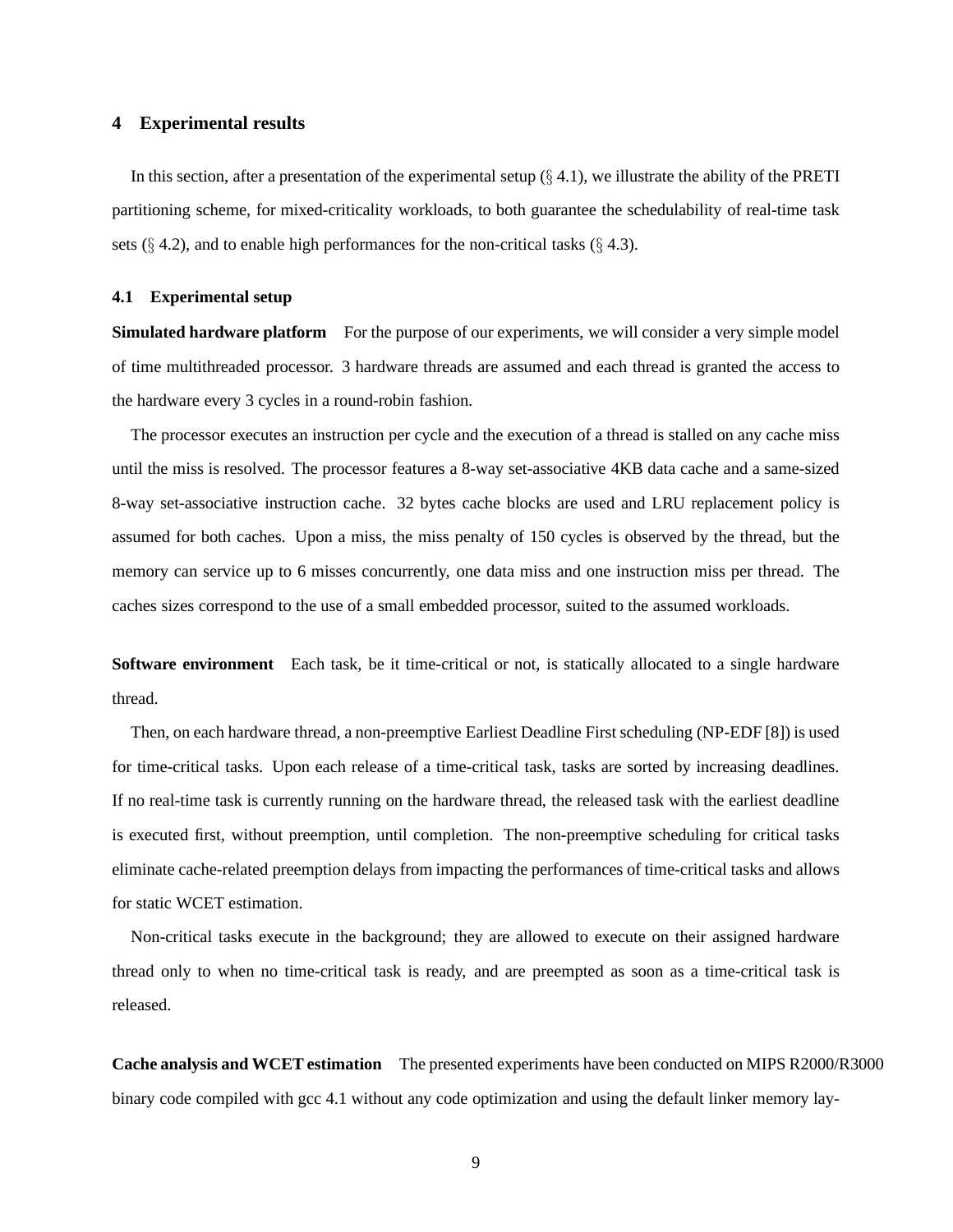out. WCET estimates of real-time tasks were computed using a state-of-the-art static WCET estimation tool [**?**] <sup>1</sup> using the standard *Implicit Path Enumeration Technique* (IPET) technique for WCET computation [20]. Memory references were classified using the most recent static cache analysis techniques presented in [6, 2]; every reference is classified as *hit* if the block is for sure in the cache, and as a *miss* otherwise. Focusing on caches WCET estimates only take their contribution into account.

**Timing simulations** Simulations have been performed using trace driven simulations. A simple timing model is used: an instruction is fetched and executed per cycle, but the execution is stalled upon any cache miss. For the sake of simplicity, we assume that the execution overhead of the task scheduler is negligible. Moreover, a unique memory access trace per benchmark is used.

**Benchmarks** Unfortunately, very few realistic real-time benchmarks are available for the research community; only benchmarks with limited execution time and data and instruction footprints are publicly available. Consequently, our experiments were conducted using the benchmark sets that are used in the context of research on hard real-time systems, in particular for the context of WCET estimation [4].

The experiments were conducted using two small but standalone real-time applications, named Debie and Papabench, as well as benchmarks from the WCET benchmark suite maintained by the Mälardalen WCET research group. The Debie software [7], developed by Space Systems Finland, monitors the impact of space debris and micro-meteoroids using electrical and mechanical sensors. The Papabench tasks [14] come from the Paparazzi project [1], used to build autonomous unmanned aerial vehicles.

In our experiments, the tasks from the Debie and Papabench real-time benchmarks are used as the realtime tasks of the studied workloads. The real-time tasks are released periodically, with a deadline equal to the task period. The non-critical tasks were selected among the ones maintained by the Mälardalen WCET research group. Non-critical tasks are not periodic and use all slack time left by real-time tasks, if any.

The characteristics of each task are exposed in Table 1 (from left to right are the sizes in bytes of *code*, *data*, *bss* -uninitialized data and maximum *stack* sections, and execution *frequency* for the periodic, real-time tasks).

**Task sets** Three different sets of periodic time-critical tasks have been composed from the tasks presented in Table 1. The resulting task sets are given in Table 2. The *debie* task set is composed of all tasks of

<sup>&</sup>lt;sup>1</sup>Reference omitted for blind review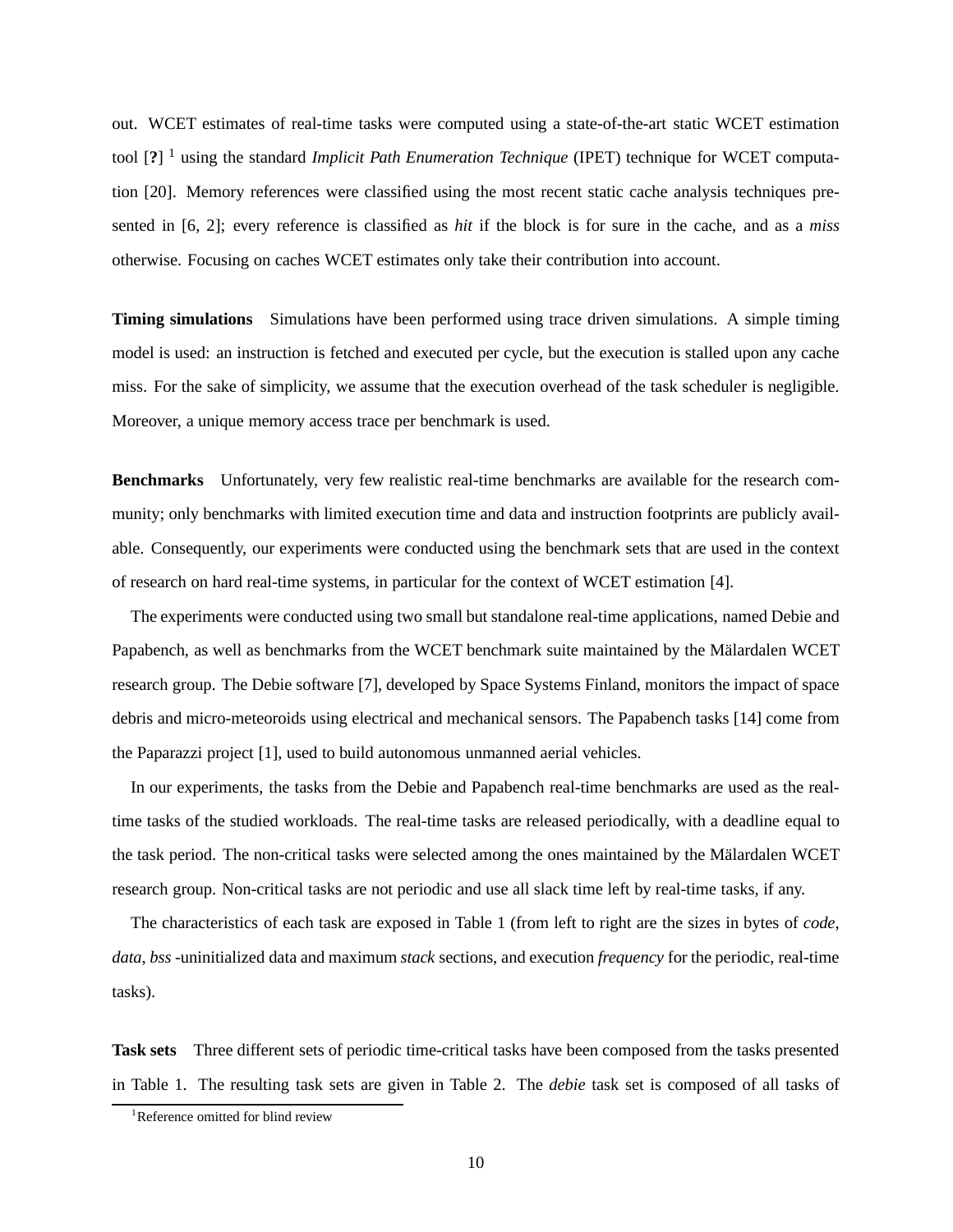| <b>Task</b>          | Code    | Data    | <b>Bss</b> | <b>Stack</b> | <b>Frequency</b> |
|----------------------|---------|---------|------------|--------------|------------------|
|                      | (bytes) | (bytes) | (bytes)    | (bytes)      |                  |
| Debie                |         |         |            |              |                  |
| acquisition_task     | 5968    | 1280    | 101904     | 200          | 100Hz            |
| hit_trigger_handler  | 2408    | 647     | 218        | 104          | 400Hz            |
| monitoring_task      | 12372   | 667     | 65772      | 296          | 1Hz              |
| tc_execution_task    | 12928   | 1280    | 101904     | 200          | 100Hz            |
| tc_interrupt_handler | 2800    | 134     | 35648      | 64           | 1000Hz           |
| tm_interrupt_handler | 872     | 23      | 168        | 56           | 1000Hz           |
| Papabench            |         |         |            |              |                  |
| task 1               | 3960    | 74      | 78         | 32           | 40Hz             |
| task 2               | 696     | 52      | 242        | 32           | 40Hz             |
| task 3               | 1492    | 64      | 66         | 32           | 20Hz             |
| task 4               | 372     | 4532    | 568        | 32           | 20Hz             |
| task 5               | 1440    | 4257    | 20         | 32           | 20Hz             |
| task 6               | 8508    | 572     | 302        | 56           | 40Hz             |
| task 7               | 1352    | 194     | 158        | 32           | 20Hz             |
| task 8               | 264     | 212     | 46         | 8            | 20Hz             |
| task 9               | 10284   | 552     | 511        | 88           | 4Hz              |
| task 10              | 33700   | 8192    | 302        | 1160         | 4Hz              |
| task 11              | 268     | 90      | $\theta$   | 32           | 4Hz              |
| task 12              | 1120    | 145     | $\Omega$   | 32           | 4Hz              |
| task 13              | 21176   | 284     | 255        | $\theta$     | 10Hz             |
| Mälardalen           |         |         |            |              |                  |
| adpcm                | 7872    | 1300    | 436        | 152          |                  |
| fft                  | 3772    | 88      | 128        | 296          |                  |
| lms                  | 2992    | 248     | 1092       | 184          |                  |

Table 1: Benchmark characteristics

the Debie benchmark. The *papabench.manual* and *papabench.auto* task sets correspond respectively to a remote-controlled and an automatic operating mode of a drone.

| <b>Task set</b>  | <b>Tasks</b>                                                  |  |  |
|------------------|---------------------------------------------------------------|--|--|
| debie            | acquisition_task,<br>monitoring task,<br>hit_trigger_handler, |  |  |
|                  | tc_execution_task, tc_interrupt_handler, tm_interrupt_handler |  |  |
| papabench.manual | tasks 1, 2, 3, 4, 5, 6, 7, 8, and 13                          |  |  |
| papabench.auto   | tasks 3, 4, 5, 7, 8, 9, 10, 11, 12, and 13                    |  |  |

Table 2: Task sets

### **4.2 Impact of cache partitioning on schedulability**

In this section, we illustrate the benefits of using cache partitioning to allow for the schedulability of real-time tasks with tight timing constraints. For each real-time workload, we determine the minimum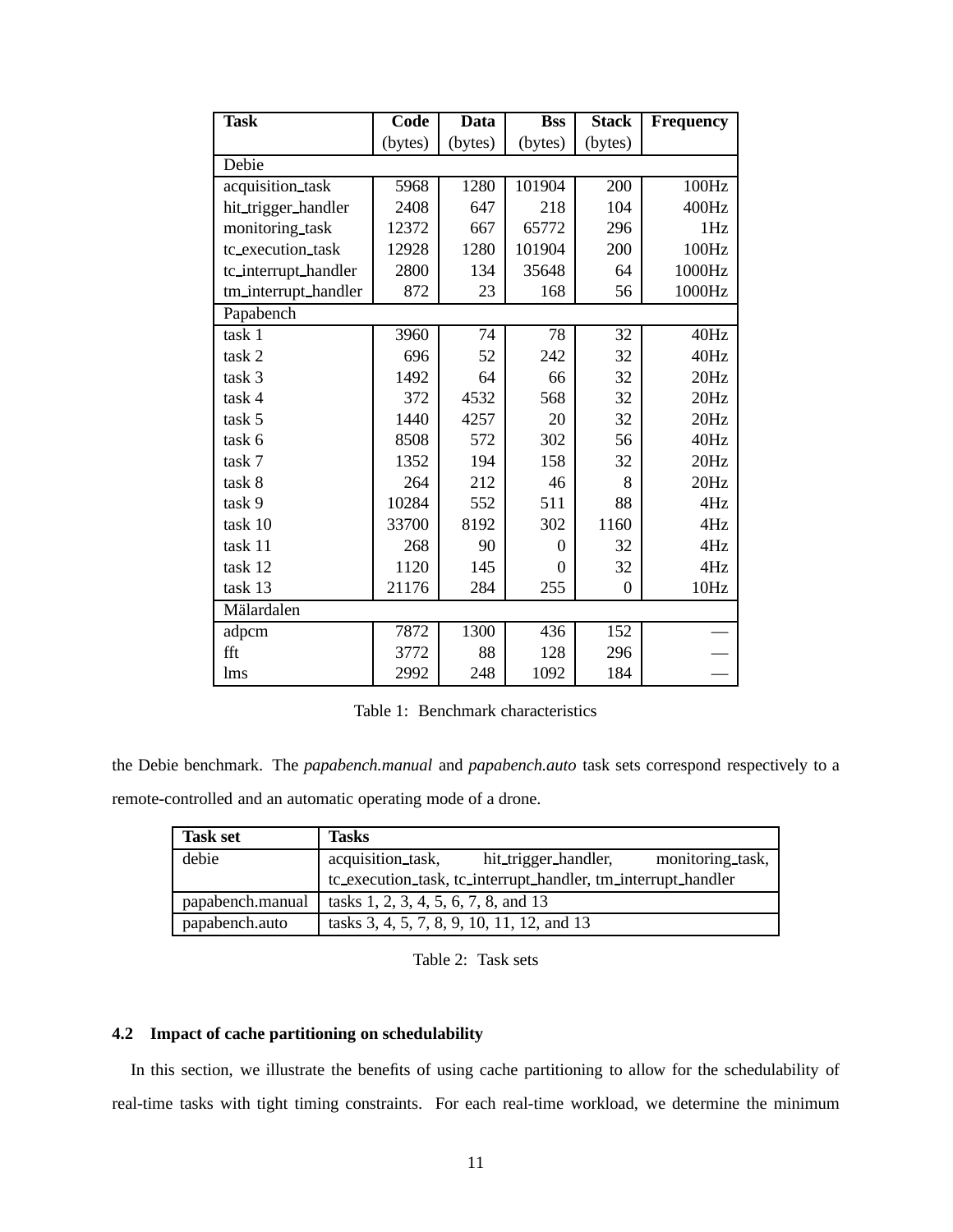functioning frequency of the system for which the real-time workload would be safely schedulable. By safely schedulable, we mean that there exists a cache partitioning, a task allocation and a schedule such that even in the unrealistic case where the execution time of every task is equal to the WCET estimate computed by the static analysis, all the timing constraints are met.

To compute this minimum frequency, we determine the best pair (cache partitioning, task allocation) among the threads through a systematic exploration of the possible (cache partitioning, task allocation) pairs. Assuming a non-preemptive system (i.e., no real-time task can be interrupted), when the WCETs and the timing constraints of a set of tasks are known, it has been showed in [8] that the system can be scheduled on a uniprocessor if 1) the WCET of any task is shorter than the delay between two consecutive deadlines and if 2) when a task is launched, it can complete before the deadline of any other task assigned to the same thread. This is a sufficient and necessary condition.

We determine this best pair (cache partitioning, task allocation) for the PRETI cache as well as the best task allocation for the shared cache. These best configurations are illustrated on Table 3. We also illustrate for each hardware thread the predicted number of instructions that are executed per second on its assigned real-time subset task subset. As mentioned in the introduction, the contribution of the memory hierarchy to the WCET is very large (tens of cycle per instruction) and plainly justify our simple processor model which essentially ignores the contributions of instructions dependencies and pipeline hazards. It is noticeable that assuming a fully shared cache leads to a minimum frequency for guaranteeing schedulability much higher respectively (13x, 5.8x and 5.6x ) than the minimum frequency needed for the PRETI cache.

Note that the best pair (cache partitioning, task allocation) does not always allocate the 8 cache ways among the three hardware threads. This is due to the WCET analysis that sometimes does not lead to better WCET estimates when allocating more ways to a task. In the context of PRETI cache, allocating a smaller number of ways in the private cache space allows increasing the shared space and therefore may enable higher performance on the non-critical tasks.

#### **4.3 Performances of non-critical tasks using PRETI**

In this section, we illustrate the ability of the PRETI partitioning scheme, for mixed-criticality workloads, to enable high performances for the non-critical tasks while guaranteeing schedulability.

In order to illustrate this property we run simulations assuming 3 different cache configurations, the PRETI cache, a shared cache and a completely partitioned cache. We run 3 different sets of simulations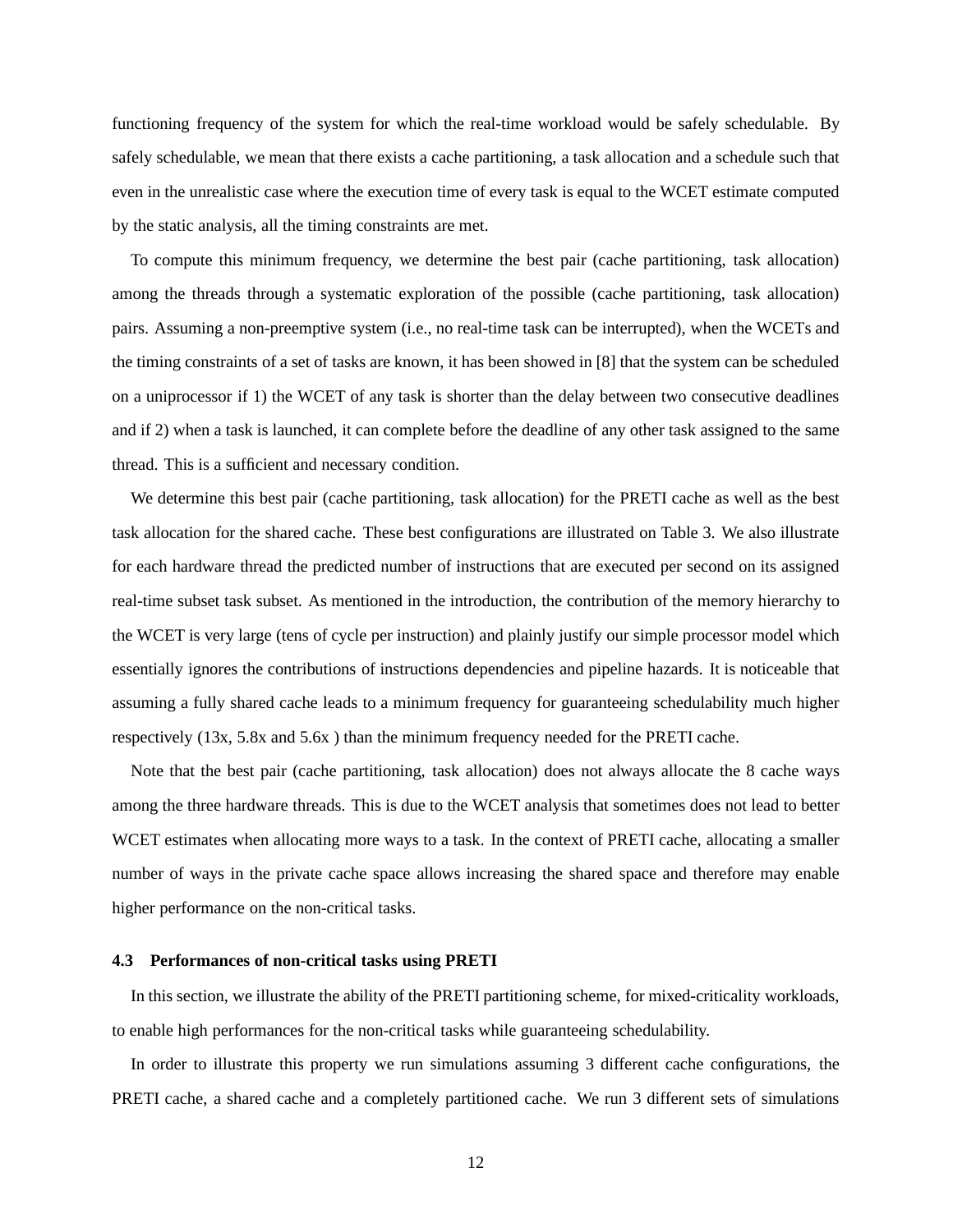## **debie using partitioned caches**

(1.5Ghz processor frequency)

|                                          | Thread 0        | Thread 1                | Thread 2 |
|------------------------------------------|-----------------|-------------------------|----------|
| Allocated tasks                          | monitoring task | acquisition_task        |          |
|                                          |                 | hit_trigger_handler     |          |
|                                          |                 | tc_execution_task       |          |
|                                          |                 | tc_interrupt_handler    |          |
|                                          |                 | tm_interrupt_handler    |          |
| Instruction cache partition              | 7 ways          | way                     |          |
| Data cache partition                     | 4 ways          | 3 ways                  |          |
| Real-time tasks' instructions per second | 54,109,612      | $18,36\overline{5,000}$ |          |

#### **debie using shared caches**

(19.5Ghz processor frequency)

|                                          | Thread 0        | Thread 1             | Thread 2             |
|------------------------------------------|-----------------|----------------------|----------------------|
| Allocated tasks                          | monitoring task | acquisition task     | tc_interrupt_handler |
|                                          |                 | hit_trigger_handler  |                      |
|                                          |                 | tc_execution_task    |                      |
|                                          |                 | tn_interrupt_handler |                      |
| Real-time tasks' instructions per second | 60,031,033      | 18,146,700           | 372,000              |

## **papabench.auto using partitioned caches**

(3.0Mhz processor frequency)

|                                          | Thread ()                     | Thread 1 | Thread 2 |
|------------------------------------------|-------------------------------|----------|----------|
| Allocated tasks                          | $3, 4, 5, 7, 8, 11, 12 \& 13$ | 9 & 10   |          |
| Instruction cache partition              | way                           | way      |          |
| Data cache partition                     | 3 wavs                        | way      |          |
| Real-time tasks' instructions per second | 90,352                        | 53,672   |          |

## **papabench.auto using shared caches**

(17.5Mhz processor frequency)

|                                             | Thread 0                             | Thread           | Thread $2$ |
|---------------------------------------------|--------------------------------------|------------------|------------|
| Allocated tasks                             | 12 & 1<br>$\mathbf o$<br>(1, 4, 5, ) | $0.10 \&$<br>. . |            |
| Real-time tasks'<br>instructions per second | 91,024                               | 42,164           |            |

#### **papabench.manual using partitioned caches**

(3.1Mhz processor frequency)

|                                          | Thread 0               | Thread | Thread 2 |
|------------------------------------------|------------------------|--------|----------|
| Allocated tasks                          | $3, 4, 5, 7, 8, \& 13$ | 1 & 2  |          |
| Instruction cache partition              | way                    | way    | way      |
| Data cache partition                     | way                    | 0 way  | 2 wavs   |
| Real-time tasks' instructions per second | 89.760                 | 49.920 | 74,000   |

#### **papabench.manual using shared caches**

(17.5Mhz processor frequency)

|                                             | Thread 0                  | Thread | Thread. |
|---------------------------------------------|---------------------------|--------|---------|
| Allocated tasks                             | 13<br>&<br>T. J. I.<br>v. | &2     |         |
| Real-time tasks'<br>instructions per second | 90,260                    | 49,920 | 74,560  |

Table 3: Best configurations for the *debie*, *papabench.auto* and *papabench.manual* under the best partitioning or using shared caches.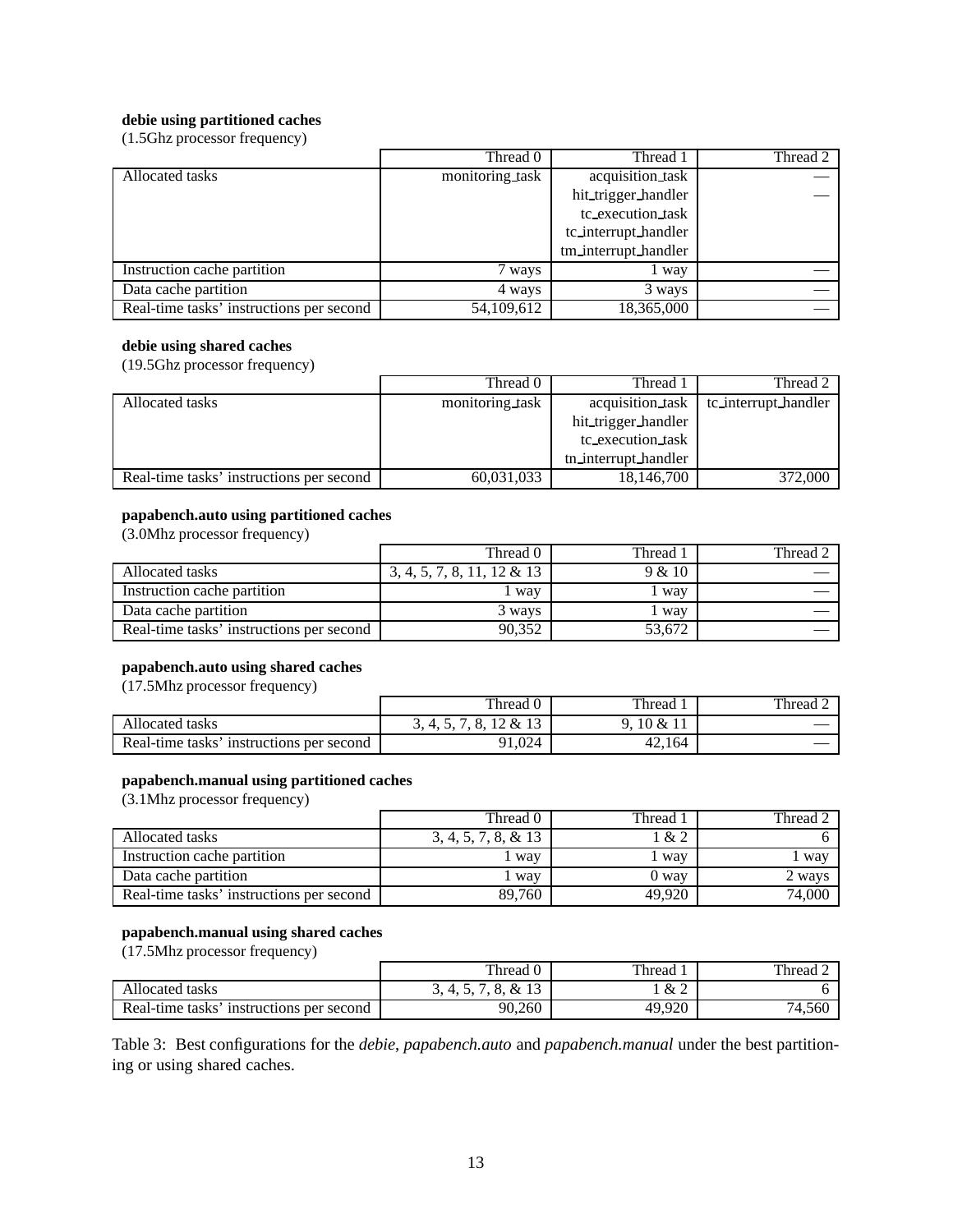on which we fix the frequency of the processor, respectively to 1, 2 and 3 times the minimum frequency necessary to schedule the real-time workload on the PRETI cache. The system is run for 1.5 billion cycles for papabench.auto and papabench.manual and for 1 second of execution i.e one complete execution period for debie (i.e. respectively 1.5 billion, 3 billion and 4.5 billions cycles).

- 1. For the PRETI cache, we choose the best pair (cache partitioning, task allocation) obtained above for each workload, i.e. the pair that requires the minimum frequency to get the workload schedulable.
- 2. The shared cache should not be used in a hard real-time system , since there is no safety guarantee for the frequency that we will simulate. This shared cache where is presented in order to illustrate the performance that could be reached on non-critical tasks if there were no safety constraint on the real-time tasks.
- 3. By completely partitioned cache, we denote a cache where each hardware thread will have a fixed set partition during the complete execution, that is a hardware thread cannot access the blocks from the other hardware threads. With a completely partitioned cache, assuming the same task allocation as for the PRETI cache, the safety constraints on the real-time tasks will be respected if the partition sizes are larger or equal that the ones for the PRETI cache  $2$ . In our experiments, we allocate all the cache ways among the hardware threads(see Table 4).

|                  |                             | Thread 0 | Thread 1 | Thread 2 |
|------------------|-----------------------------|----------|----------|----------|
| debie            | Instruction cache partition | 7 ways   | 1 way    | 0 way    |
|                  | Data cache partition        | 4 ways   | 3 ways   | 1 way    |
| papabench.auto   | Instruction cache partition | 3 ways   | 3 ways   | 2 ways   |
|                  | Data cache partition        | 3 ways   | 3 ways   | 2 ways   |
| papabench.manual | Instruction cache partition | 3 ways   | 2 ways   | 3 ways   |
|                  | Data cache partition        | 3 ways   | 2 ways   | 3 ways   |

Table 4: Cache partitions allocated to the hardware threads under completely partitioned caches, for the debie, papabench.auto and papabench.manual task sets.

As a first round of simulations, on each hardware thread, when not running one critical task, we execute repetitively a non-critical task. The respective non-critical tasks executed are lms, adpcm and fft on the three hardware contexts. We measured the performance of each non-critical task in Instruction Per Cycle (IPC)

<sup>&</sup>lt;sup>2</sup>As mentioned in the previous section, on the PRETI cache, we do not need to allocate all the cache ways to private spaces, as long as the timing constraints are respected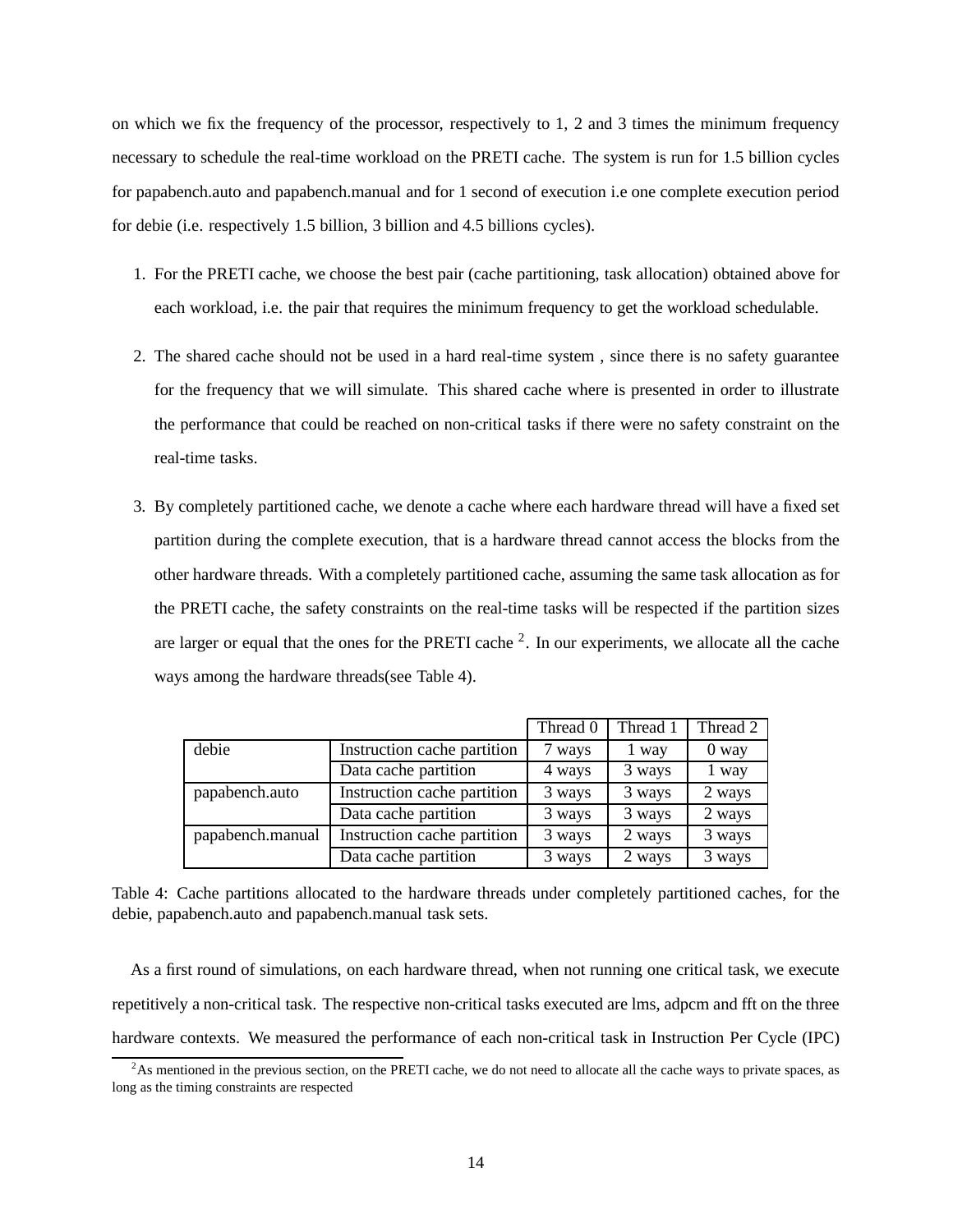over the whole execution time. The maximum achievable performance for the thread would be 1 instruction every 3 cycles if there were no cache miss and no interruption by the critical tasks.

The simulation results are provided in Figure 3 and illustrate the benefits of sharing caches for the noncritical tasks. The results are provided for the debie, papabench.auto and papabench.manual, from top to bottom. For each workload, from left to right, the frequency of the processor was fixed to respectively 1, 2 and 3 times the minimum frequency necessary to schedule the real-time workload on the PRETI cache. The cumulated IPC is the sum of the IPC of the non-critical tasks running on each hardware thread.

Clearly always partitioning the cache is a major handicap for Thread 2 and on a less extent for Thread 1on the debie workload: the ways of the caches are mainly reserved to guarantee the safety on Thread 0. On debie, the PRETI cache is able to share the cache space for a large portion of the time (when the Thread 1 is not running the real-time workload). On Thread 1, for the three simulations, the execution time of the realtime tasks is in the range of 350 million cycles for the PRETI cache per second. That is the overall cache is completely shared for respectively for 77 %, 88 % and 92 % of the time for the three simulated frequencies. Therefore the performance on the non-critical tasks is in the same range when using the PRETI cache and the shared cache. The same phenomenon also occurs on the two papabench workloads. On papabench.manual, the performance on the non-critical workloads are very close for the PRETI cache and the shared cache for all threads while performance on Thread1 and Thread 2 is much lower for the partitioned cache.

Notice that the lms task, running on Thread 0, has a particular behavior. It performs slightly worse when using shared or PRETI caches, than when using the partitioned cache. Its blocks tend to be evicted from the shared space by the other tasks because it exhibit lower temporal locality. On the other hand, the performance of the other tasks improve when sharing the cache space (shared and PRETI cache).

As a second round of simulations, we only execute one non-critical task concurrently with the real-time workload. This non-critical task is scheduled on the first hardware thread that becomes available. We run 3 sets of simulations using respectively lms, adpcm and fft as this single non-critical task. Simulation results in Figure 4 globally illustrates that the PRETI cache structure allows the non-critical task to benefit from shared cache space. The IPC of the non-critical task is presented by processor frequency, from top to bottom, then by concurrent real-time workload and non-critical task.

Completely partitioning the cache results in a worse cache behavior than using a fully shared cache, especially at higher frequencies, 2x and 3x. As stated earlier, using PRETI caches, the overall cache is completely shared for more than 77% of the time for each simulation. Therefore, as frequencies increases,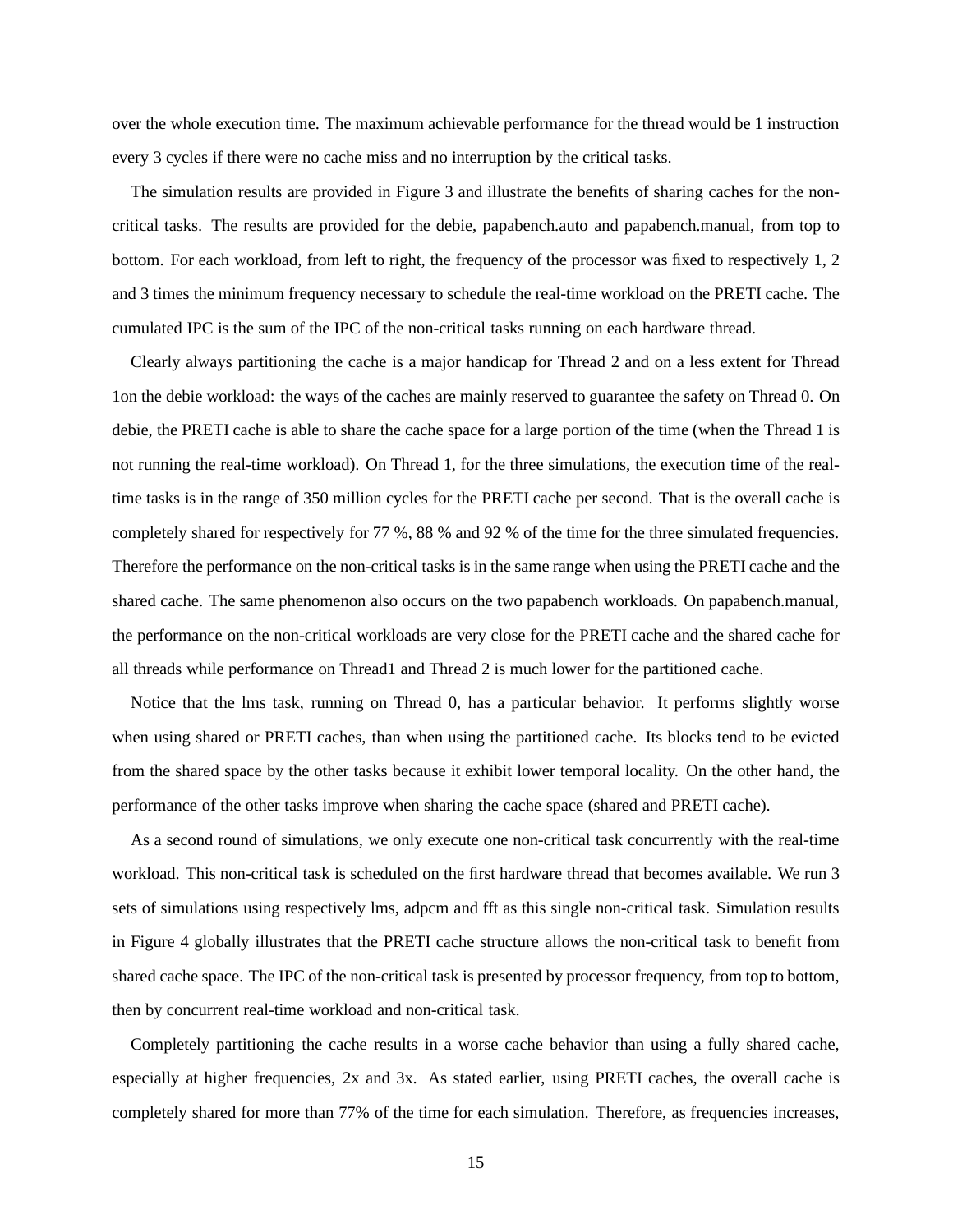

(a) Performances of the non-critical tasks alongside the debie workload.



(b) Performances of the non-critical tasks alongside the papabench.auto workload.



(c) Performances of the non-critical tasks alongside the papabench.manual workload.

Figure 3: IPC of the non-critical tasks, allocated to different threads, with the real-time workloads.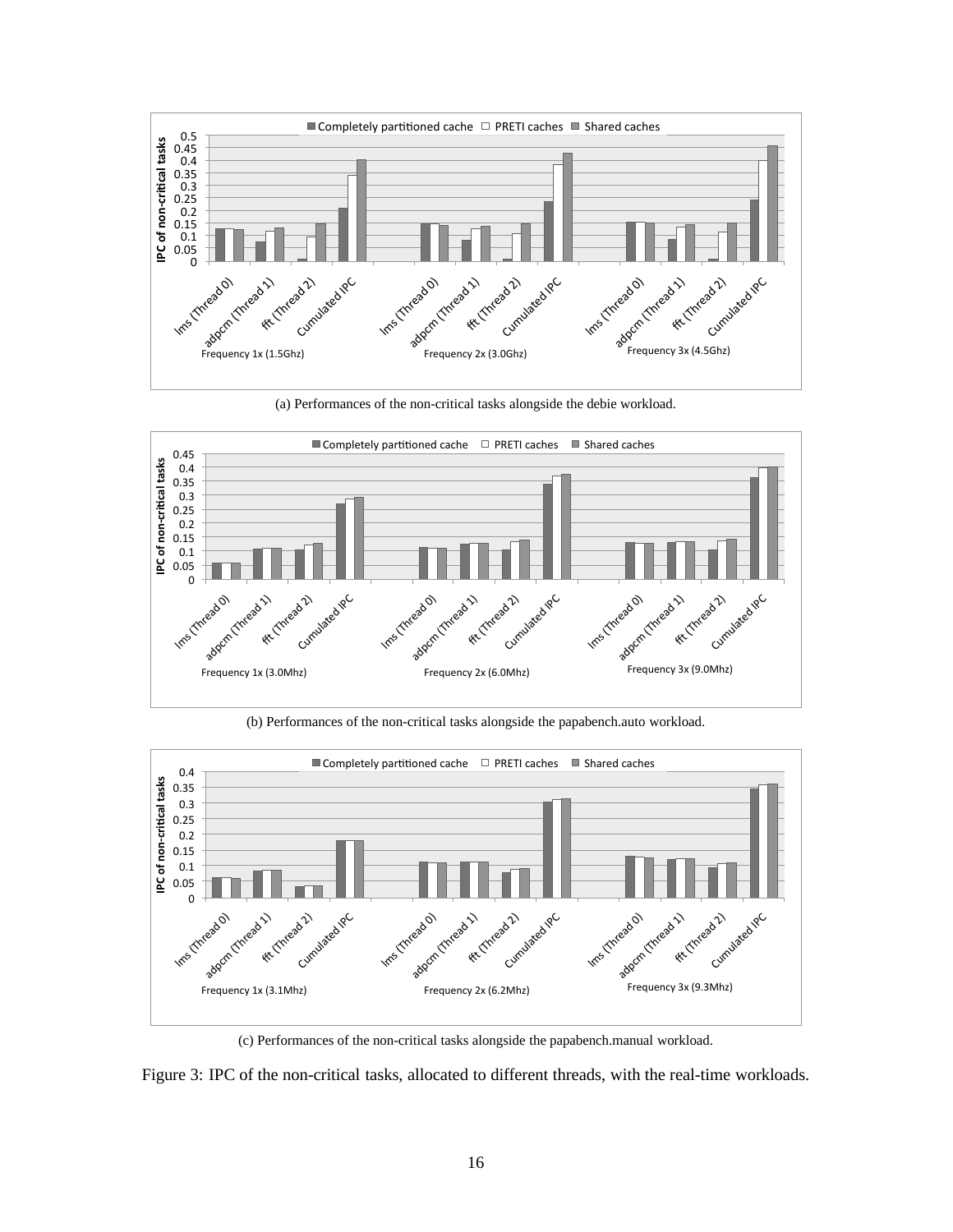the gap between the performance of the non-critical task using completely partitioned caches, and their performance using shared caches, increase. Conversely, the gap between the performance of PRETI caches and shared caches shrinks.

As when running 3 threads, the sensitivity of the lms benchmark to sharing the cache space with other tasks induces some particular behavior: on papabench.auto and for frequency 1x, Thread 0 is busy for 64 % of the time with the real-time tasks, this induces a slight performance degradation for lms for shared cache and PRETI cache compared with the partitioned cache. For higher frequencies, lms runs alone for a longer time and the use of shared or PRETI cache on this interval compensates for the performance loss encountered when sharing.

## **5 Conclusion**

During the past decade, the need for performance and the tremendous integration technology progress have allowed inexpensive superscalar processors featuring instruction level parallelism as well as memory hierarchy. Moreover, nowadays, these processors targeting large scale volumes are also featuring hardware thread level parallelism. Economic pressure is pushing for the use of these standard processor components or IPs in every application domain. As a consequence, an application domain can only marginally influence the design of the standard processors. That is the processor manufacturers will consider adding a feature to a standard processor only if the application domain generates huge volume, or if the modification is very marginal and does not impair the rest of the design. This applies for real-time systems.

Standard processors are optimized for average case performance. Unfortunately, real-time systems must be designed to enforce timing constraints in all situations, including the worst-case scenarios. The increase of performance of standard processors has been coupled with an explosion of the complexity (instruction level parallelism, memory hierarchy and thread level parallelism). This complexity has been widening the gap between the effective average run-time execution time of real-time tasks and the WCET estimate that can be safely obtained through static analysis. Every increase in hardware complexity (memory hierarchy, shared cache levels) has resulted in a larger gap between actual performance and predicted worst-case performance [6]. This has lead some authors to propose to completely avoid cache sharing, and instead rely on only private caches or equivalently strictly partitioning schemes [15]. On the other hand, the use of standard processors in real time systems has raised the possibility to execute non-critical tasks concurrently with critical tasks on the same platform. These non-critical tasks are not concerned with meeting deadlines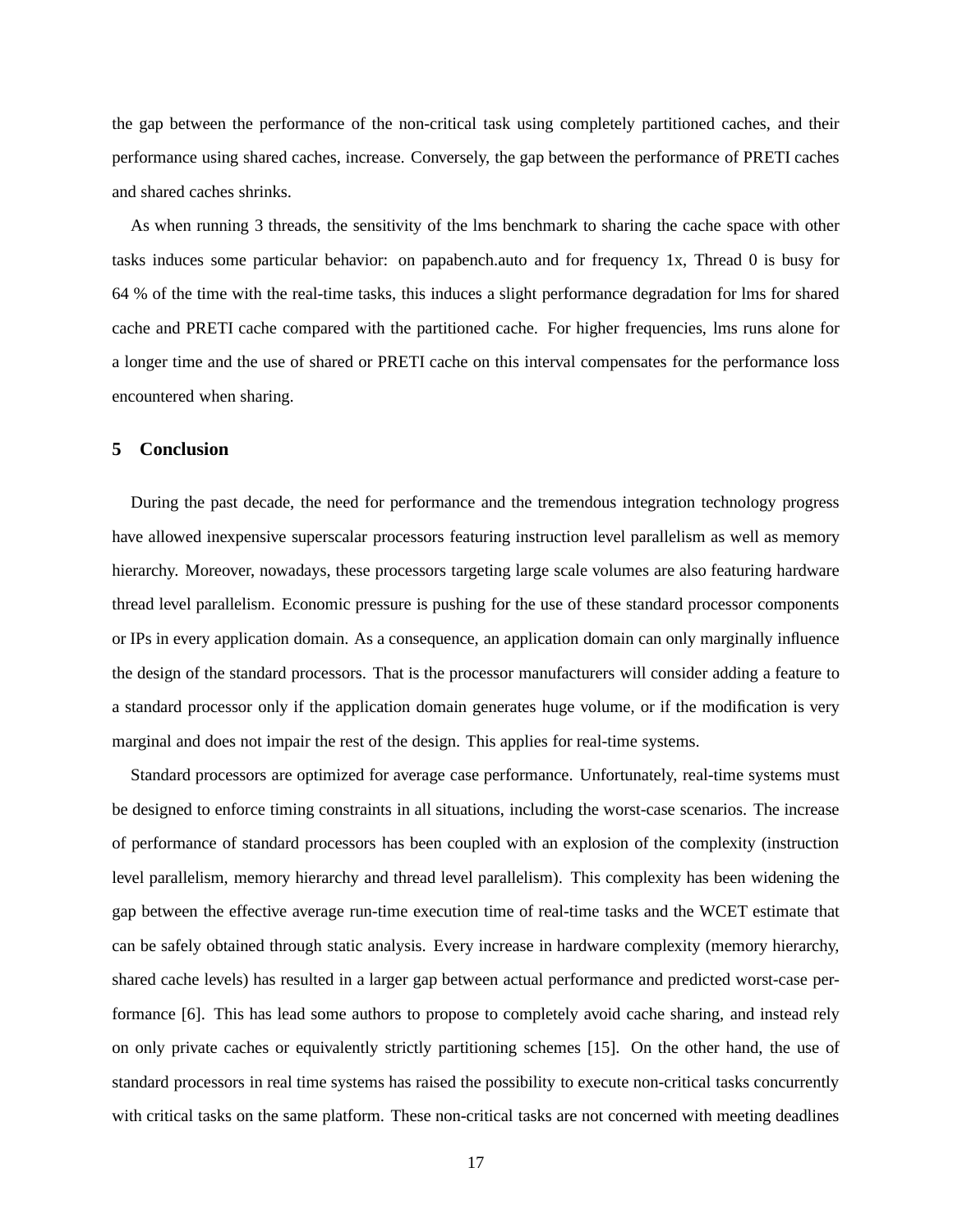but with maximizing their performance: for these non-critical tasks cache sharing is helping to ensure high performance.

In this paper, we have proposed a small adaptation of the cache replacement policy on a shared cache for a multithreaded processor, the PRETI cache scheme. The PRETI cache scheme is a small variation of a shared LRU cache scheme. But this small modification can be of major benefit for using the multithreaded processor in a real-time system. By allowing critical real-time tasks to grab a private cache space, the PRETI cache allows WCET analysis to produce WCET estimates that are tighter than if a shared cache was used. Through this slight modification, we become able to guarantee the schedulability of some real-time workloads that would not be schedulable using a shared cache. By releasing this private space to all the tasks upon the critical task termination, the PRETI cache enables high performance on all the tasks, i.e. performance closer to the one obtained on a completely shared LRU cache.

While our study and experiments have been done in the context of hard real-time systems, where missing a constraint can be safety critical (e.g. controlling a car airbag), the PRETI cache scheme could also be used in soft real-time systems where missing a constraint is less critical (e.g. missing a frame in a video). As for hard real-time systems, the PRETI cache scheme can provide the soft real-time task with a private cache space that isolates its working set from interferences from other tasks, thus providing the same cache behavior predictability as a private cache. It also allows the tasks to benefit from the overall cache space when the real-time task is finished.

## **References**

- [1] www.recherche.enac.fr/paparazzi.
- [2] S. Chattopadhyay and A. Roychoudhury. Unified cache modeling for WCET analysis and layout optimizations. In *IEEE Real-time Systems Symposium (RTSS).*, 2009.
- [3] C. Ferdinand and R. Wilhelm. Efficient and precise cache behavior prediction for real-timesystems. *Real-Time Syst.*, 17(2-3):131–181, 1999.
- [4] J. Gustafsson, A. Betts, A. Ermedahl, and B. Lisper. The mälardalen WCET benchmarks past, present and future. In *Proceedings of the 10th International Workshop on Worst-Case Execution Time Analysis*, July 2010.
- [5] D. Hardy, T. Piquet, and I. Puaut. Using bypass to tighten WCET estimates for multi-core processors with shared instruction caches. In *Proceedings of the 30th Real-Time Systems Symposium*, pages 68–77, Washington D.C., USA, Dec. 2009.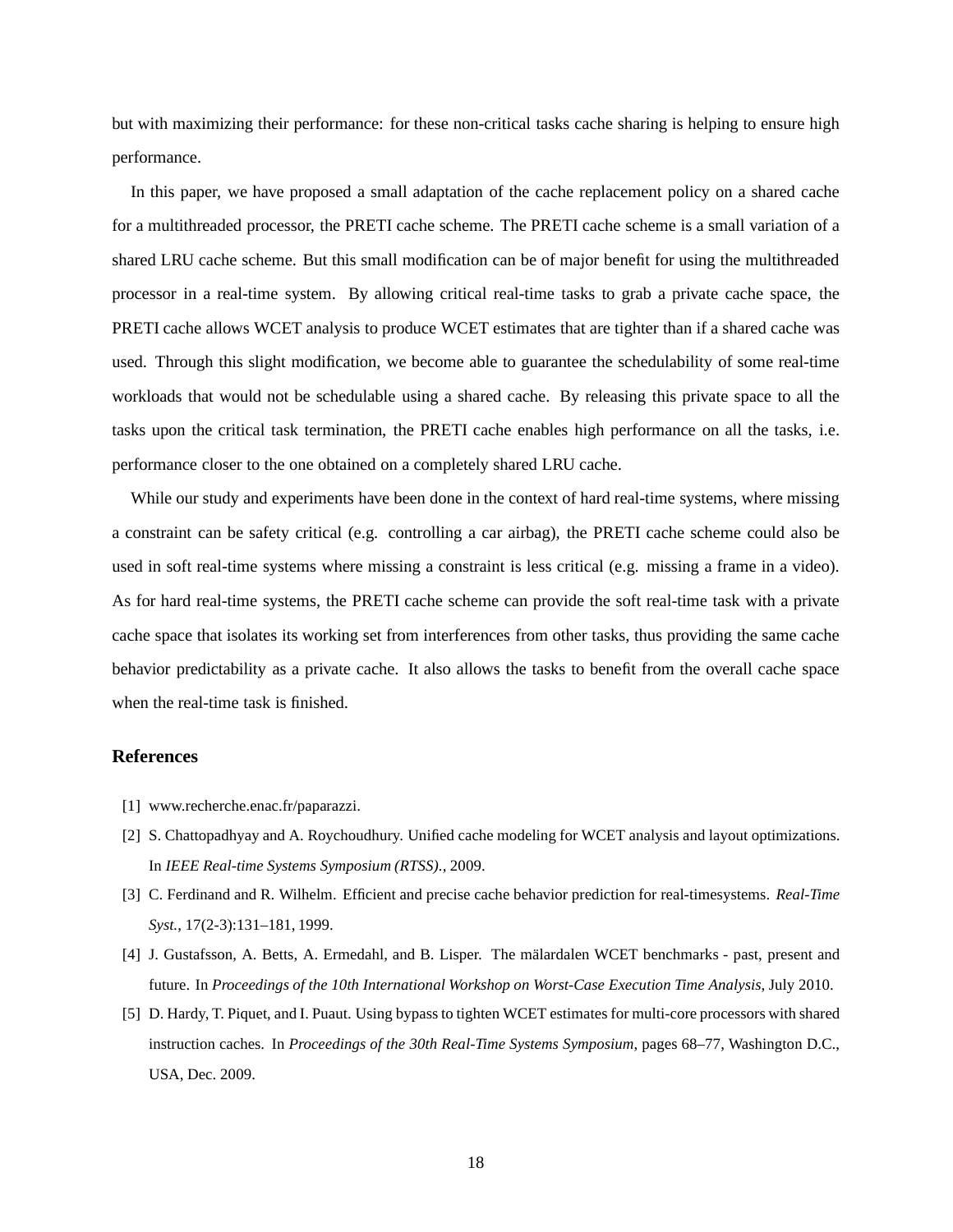- [6] D. Hardy and I. Puaut. WCET analysis of multi-level non-inclusive set-associative instruction caches. In *RTSS '08: Proceedings of the 2008 Real-Time Systems Symposium*, pages 456–466. IEEE Computer Society, 2008.
- [7] N. Holsti, T. Lngbacka, and S. Saarinen. Using a worst-case execution time tool for real-time verification of the debie software. In *Proceedings of the DASIA 2000 (Data Systems in Aerospace) Conference*, pages 92–9092, 2000.
- [8] K. Jeffay, D. Stanat, and C. Martel. On non-preemptive scheduling of period and sporadic tasks. In *Real-Time Systems Symposium, 1991. Proceedings., Twelfth*, pages 129 –139, dec 1991.
- [9] D. Kirk. Smart (strategic memory allocation for real-time) cache design. In *Real Time Systems Symposium, 1989., Proceedings.*, pages 229–237, Dec 1989.
- [10] B. Lesage, D. Hardy, and I. Puaut. WCET analysis of multi-level set-associative data caches. In N. Holsti, editor, *9th Intl. Workshop on Worst-Case Execution Time (WCET) Analysis*, Dagstuhl, Germany, 2009. Schloss Dagstuhl - Leibniz-Zentrum fuer Informatik, Germany.
- [11] X. Li, A. Roychoudhury, and T. Mitra. Modeling out-of-order processors for WCET analysis. *Real-Time Syst.*, 34(3):195–227, 2006.
- [12] Y. Li, V. Suhendra, T. Mitra, and A. Roychoudhury. Timing analysis of concurrent programs running on shared cache multi-cores. In *IEEE Real-time System Symposium (RTSS)*, 2009.
- [13] F. Mueller. Compiler support for software-based cache partitioning. In *Proceedings of the ACM SIGPLAN 1995 workshop on Languages, compilers, & tools for real-time systems*, LCTES '95, pages 125–133, New York, NY, USA, 1995. ACM.
- [14] F. Nemer, H. Cass, P. Sainrat, J.-P. Bahsoun, and M. De Michiel. PapaBench : A Free Real-Time Benchmark. In F. Mueller, editor, *International Workshop on Worst-Case Execution Time Analysis (WCET), Dresden, 04/07/2006*, page (on line), http://drops.dagstuhl.de/, juillet 2006. Internationales Begegnungs- und Forschungszentrum fuer Informatik (IBFI), Schloss Dagstuhl, Germany.
- [15] M. Paolieri, E. Qui andones, F. Cazorla, R. Davis, and M. Valero. Ia3: An interference aware allocation algorithm for multicore hard real-time systems. In *Real-Time and Embedded Technology and Applications Symposium (RTAS), 2011 17th IEEE*, pages 280 –290, april 2011.
- [16] J. Reineke, D. Grund, C. Berg, and R. Wilhelm. Timing predictability of cache replacement policies. *Real-Time Syst.*, 37:99–122, November 2007.
- [17] V. Suhendra and T. Mitra. Exploring locking & partitioning for predictable shared caches on multi-cores. In *DAC '08: Proceedings of the 45th annual Design Automation Conference*, pages 300–303, New York, NY, USA, 2008. ACM.
- [18] Y. Tan. A prioritized cache for multi-tasking real-time systems. In *In Proceedings of the 11th Workshop on Synthesis And System Integration of Mixed Information technologies (SASIMI?03)*, pages 168–175, 2003.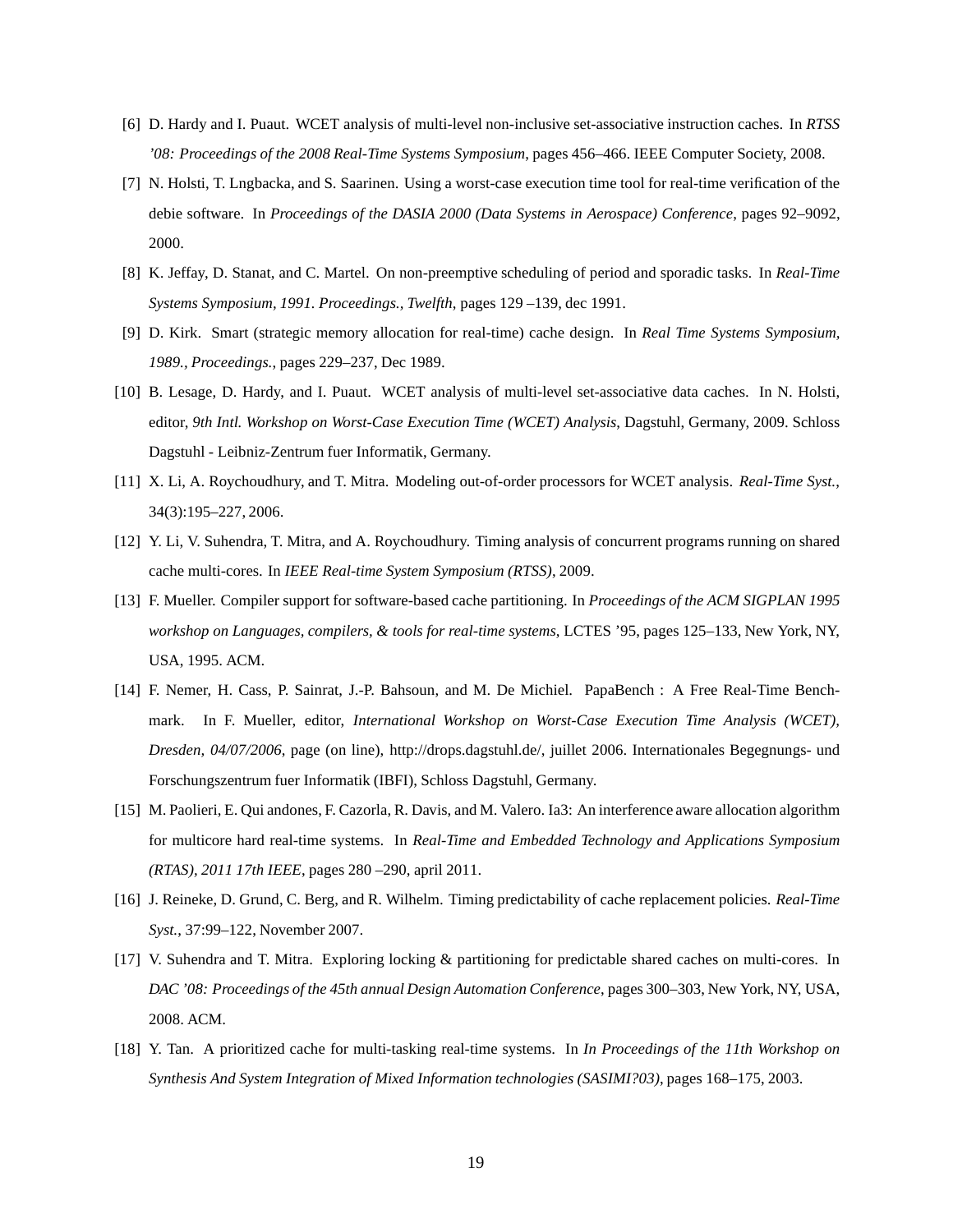- [19] H. Theiling, C. Ferdinand, and R. Wilhelm. Fast and precise WCET prediction by separated cache and path analyses. 18(2-3):157–179, 2000.
- [20] R. Wilhelm, J. Engblom, A. Ermedahl, N. Holsti, S. Thesing, D. Whalley, G. Bernat, C. Ferdinand, R. Heckmann, T. Mitra, F. Mueller, I. Puaut, P. Puschner, J. Staschulat, and P. Stenström. The worst-case execution-time problem : overview of methods and survey of tools. *ACM Trans. Embed. Comput. Syst.*, 7:36:1–36:53, May 2008.
- [21] A. Wolfe. Software-based cache partitioning for real-time applications. *J. Comput. Softw. Eng.*, 2:315–327, March 1994.